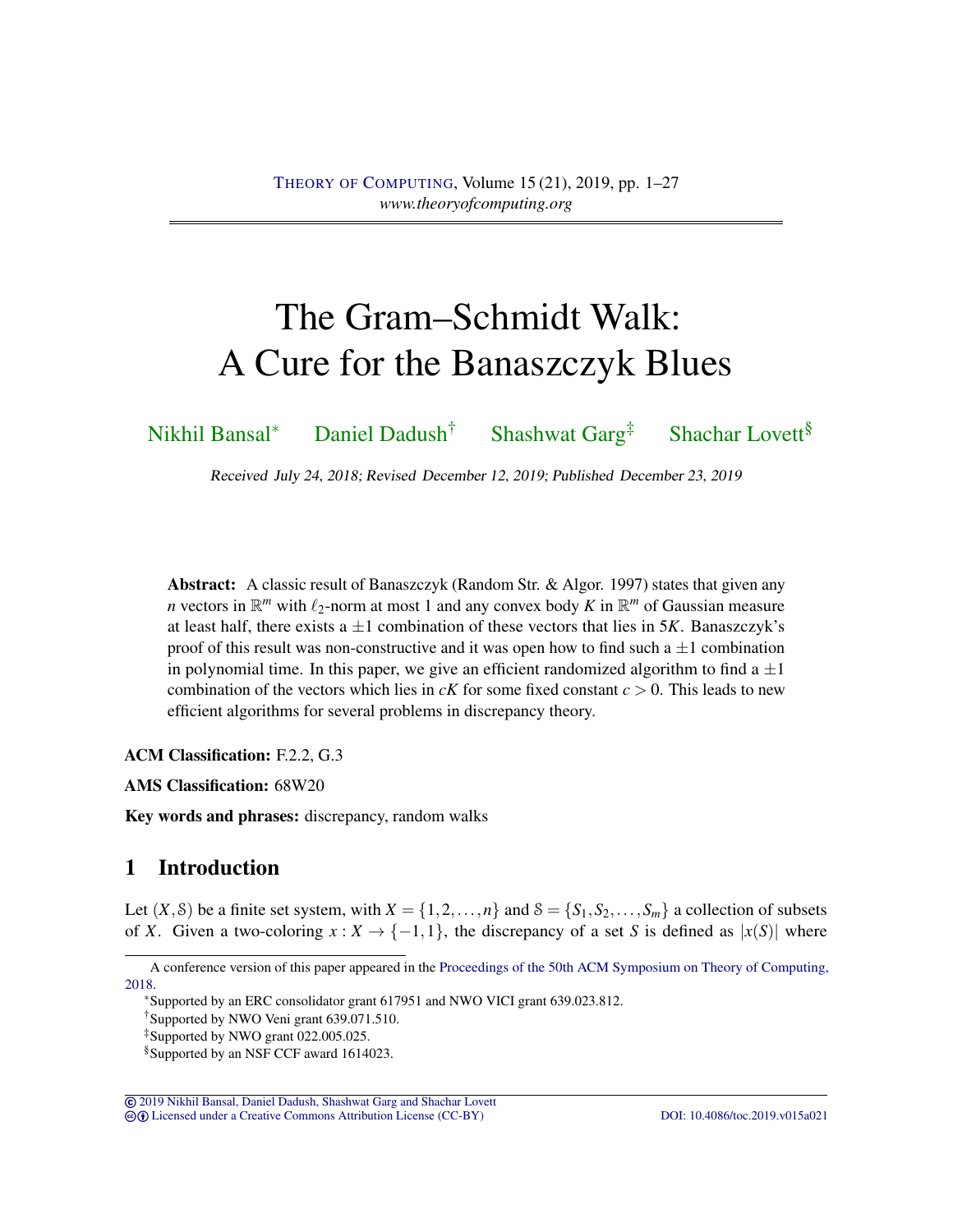<span id="page-1-0"></span> $x(S) = \sum_{i \in S} x(i)$ , and measures the imbalance between the number of elements in *S* colored −1 and 1. The discrepancy of the set system  $(X, \mathcal{S})$  is defined as

$$
disc(\mathcal{S}) = \min_{x:X \to \{-1,1\}} \max_{S \in \mathcal{S}} |x(S)|
$$

and is the minimum imbalance achieved by all the sets in S over all possible two-colorings.

Discrepancy is defined more generally for any  $m \times n$  matrix A as

$$
disc(A) = \min_{x \in \{-1,1\}^n} ||Ax||_{\infty}.
$$

That is, minimum achievable  $\ell_{\infty}$ -norm of the vector *Ax* over all two-colorings *x* of the columns of *A*. This can be seen as a vector balancing problem: given vectors  $v_1, \ldots, v_n \in \mathbb{R}^m$  (specified by the columns of *A*), find a two-coloring  $x : [n] \to \{-1, 1\}$  to minimize  $\|\sum_{i=1}^{n} x(i)v_i\|_{\infty}$ . The set system view mentioned earlier corresponds to the special case where *A* is the incidence matrix of the set system with columns indexed by elements in *X* and rows by sets in S.

Discrepancy is a widely studied topic and has applications to many areas in mathematics and computer science. In particular in computer science, it arises naturally in computational geometry, data structure lower bounds, rounding in approximation algorithms, combinatorial optimization, communication complexity, pseudorandomness and differential privacy. For more on these connections we refer the reader to [\[14,](#page-22-0) [27,](#page-23-0) [30\]](#page-23-1).

One of the earliest techniques employed in discrepancy theory was linear algebraic in nature and similar to the well-known iterated-rounding technique  $[9, 12, 22]$  $[9, 12, 22]$  $[9, 12, 22]$  $[9, 12, 22]$  $[9, 12, 22]$ . Though this technique gave surprisingly goodbounds for some problems in discrepancy theory, there remained a big gap between the bounds obtained and the lower bounds known for these problems.

A huge breakthrough was made in the early 80's with Beck's partial-coloring method [\[11\]](#page-22-3), that was further refined by Spencer to the entropy method [\[35\]](#page-24-2). A similar approach based on ideas from convex geometry was developed independently by Gluskin [\[19\]](#page-22-4). Roughly speaking, this method guarantees the existence of a coloring of a constant fraction of the elements where every set in the set system incurs a low discrepancy. This is then repeated *O*(log*n*) times in order to get a coloring of all the *n* elements. The partial-coloring method led to improved bounds for many problems in discrepancy theory and in particular, it led to the famous "six standard deviations" theorem of Spencer [\[35\]](#page-24-2): given a set system with *n* sets and *n* points, there exists a coloring of discrepancy at most 6 √ *n*. This bound is tight up to constant factors.

While the original proofs of the partial-coloring method were based on the pigeonhole principle and were non-algorithmic, several new algorithmic versions of the partial-coloring method have been developed over the past few years [\[3,](#page-21-0) [25,](#page-23-3) [34,](#page-24-3) [20,](#page-23-4) [16\]](#page-22-5). In particular, all known applications of partialcoloring [\[35,](#page-24-2) [27\]](#page-23-0) can now be made algorithmic. These ideas have also led to new results in approximation algorithms [\[33,](#page-24-4) [4,](#page-21-1) [8,](#page-22-6) [32\]](#page-23-5).

Despite its huge success, the partial-coloring method gives suboptimal bounds for many problems. The reason is that the partial-coloring step only colors a constant fraction of the points and hence must be repeated *O*(log*n*) times before all the *n* points are colored. The discrepancies incurred at each of these steps are independent of each other and in fact can add up adversarially. Consider for instance the long-standing Beck–Fiala problem [\[12\]](#page-22-2) about discrepancy of low-degree set systems, where every point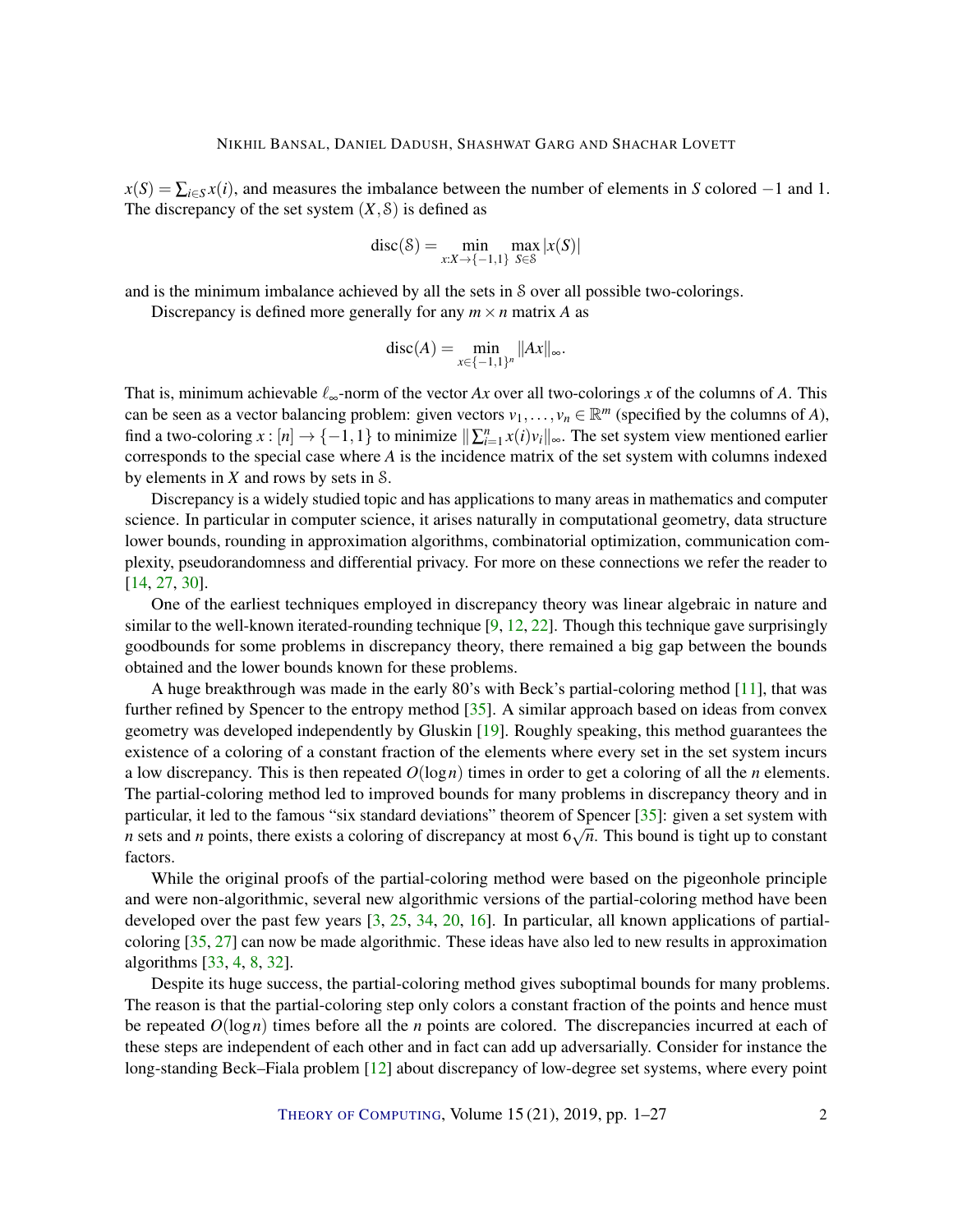<span id="page-2-1"></span>lies in at most *t* sets. Here, one round of partial-coloring ensures a discrepancy of *O*( √ area a discrepancy of  $O(\sqrt{t})$  to every set, but over all the  $O(\log n)$  rounds the discrepancy ends up being  $O(\sqrt{t}\log n)$ . On the other hand, the Beck–Fiala conjecture is that the discrepancy of such set systems should be  $O(\sqrt{t})$ . Such logarithmic-factor gaps also exist in several other problems in discrepancy theory for similar reasons.

Banaszczyk's method. One of the key results in discrepancy theory is the following result by Banaszczyk [\[1\]](#page-21-2).

<span id="page-2-0"></span>**Theorem 1.1** (Banaszczyk). *Given any convex body*  $K \subseteq \mathbb{R}^m$  *of Gaussian measure*  $\gamma_m(K) \geq 1/2$ *, and vectors*  $v_1, \ldots, v_n \in \mathbb{R}^m$  *with*  $\ell_2$ -norm at most 1, there exists a coloring  $x : [n] \to \{-1,1\}$  *such that*  $\sum_{i=1}^{n} x(i)v_i \in cK$ , where c is an absolute constant. In particular,  $c = 5$  suffices.

Here the Gaussian measure  $\gamma_m(S)$  of any measurable set  $S \subseteq \mathbb{R}^m$  is defined as

$$
\gamma_m(S) = \Pr[g \in S] = \int_{y \in S} \frac{1}{(2\pi)^{m/2}} e^{-\|y\|^2/2} dy
$$

where *g* is a standard Gaussian random vector in  $\mathbb{R}^m$ .

In contrast to the partial-coloring method, [Theorem](#page-2-0) [1.1](#page-2-0) gives a full coloring directly, resulting in improved bounds for several problems. For instance, Banaszczyk's result implies a discrepancy bound √ √ of  $O(\sqrt{\log n})$  for the Beck–Fiala problem and an  $O(\sqrt{\log m})$  bound for the Komlós problem (defined in [Section](#page-4-0) [1.2\)](#page-4-0). The latter follows by noting that an  $O(\sqrt{\log m})$  scaling of the hypercube  $[-1,1]^m$  has Gaussian volume at least half. This was further improved to  $O(\sqrt{\log n})$  in [\[10\]](#page-22-7) (standard reductions give  $n \le m$  [\[12\]](#page-22-2)). Matoušek et al. [\[28\]](#page-23-6) used it to bound the hereditary discrepancy with  $O(\sqrt{\log m})$  factor of a certain matrix factorization norm, and Larsen [\[21\]](#page-23-7) used it to give update-query tradeoffs for dynamic data structures. [Theorem](#page-2-0) [1.1](#page-2-0) was also used in a very interesting way in a later work by Banaszczyk [\[2\]](#page-21-3) to show improved bounds for several variants of the Steinitz problem. Recently, Nikolov [\[31\]](#page-23-8) used this to obtain improved bounds for Tusnády's problem.

Banaszczyk's proof is highly elegant and based on deep ideas from convex geometry. However, his approach is non-algorithmic and finding an algorithmic version of [Theorem](#page-2-0) [1.1](#page-2-0) has been a major challenge in discrepancy theory [\[34,](#page-24-3) [30,](#page-23-1) [15\]](#page-22-8). Partial progress was made on this recently [\[5,](#page-21-4) [7,](#page-22-9) [23\]](#page-23-9) and algorithms achieving the same bounds as Banaszczyk for the Komlós problem and for the Steinitz problem in the  $\ell_{\infty}$ -norm were obtained. Roughly, these results correspond to the case when the convex body *K* in [Theorem](#page-2-0) [1.1](#page-2-0) is a scaling of the hypercube, and the question about general convex bodies remained open.

In a recent paper, Dadush et al. [\[15\]](#page-22-8) reformulated Banaszczyk's result in terms of certain sub-Gaussian distributions and reduced the question of finding an algorithmic version of Banaszczyk's result to constructing such sub-Gaussian distributions. To state this result, we first need some definitions. A random vector *Y* taking values in  $\mathbb{R}^m$  is said to be sub-Gaussian with parameter  $\sigma$  (or  $\sigma$ -sub-Gaussian) if for all  $\theta \in \mathbb{R}^m$ ,

$$
\mathbb{E}\left[e^{\langle \theta, Y \rangle}\right] \leq e^{(\sigma^2/2) \|\theta\|_2^2}.
$$

Roughly, the entries of *Y* are approximately independent while having Gaussian-like marginals. Observe that a standard Gaussian random vector is 1-sub-Gaussian.

We can now state the result of  $[15]$ . Let  $(P1)$  denote the following statement: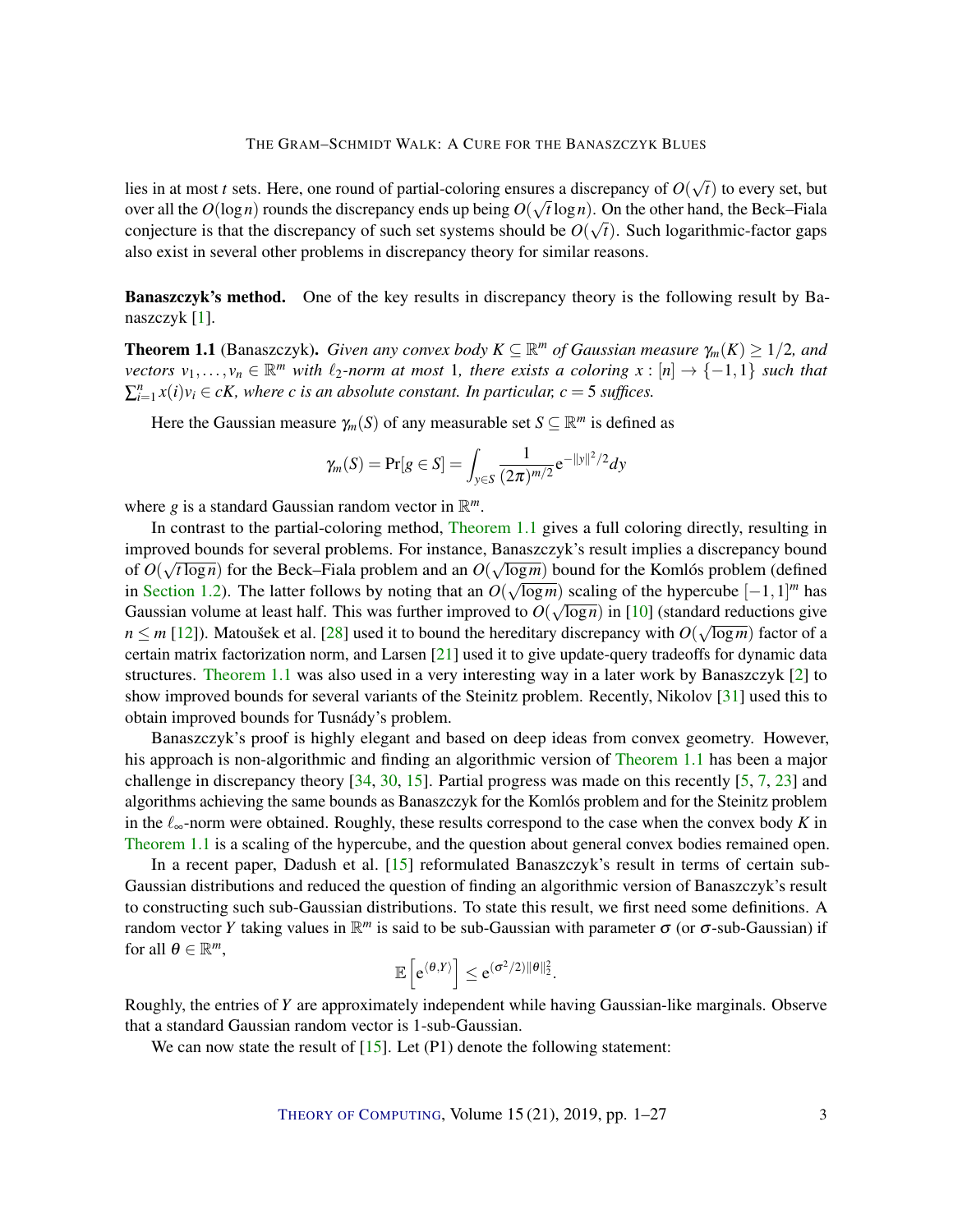<span id="page-3-1"></span>"Let  $v_1, \ldots, v_n \in \mathbb{R}^m$  be vectors with  $\ell_2$ -norm at most 1 and let  $x_0 \in [-1,1]^n$ . Then there exists a distribution *D* on  $\{-1,1\}^n$ , such that for *x* sampled from *D*, the random variable  $\sum_{i=1}^{n} (x(i) - x_0(i))v_i$  is  $\sigma$ -sub-Gaussian, for some absolute constant  $\sigma > 0$ . Moreover, for every *i* for which  $x_0(i) \in \{-1, 1\}$  we have  $x(i) = x_0(i)$  with probability one." (P1)

<span id="page-3-0"></span>Theorem 1.2 (Dadush et al.). *[Theorem](#page-2-0) [1.1](#page-2-0) (up to the exact value of c) is equivalent to the statement (P1).*

*More precisely, for*  $v_1, \ldots, v_n \in \mathbb{R}^m$  *of*  $\ell_2$ -norm at most 1 and a convex body  $K \subseteq \mathbb{R}^m$  *of Gaussian measure at least*  $1/2$ , there exists  $x_0 \in [-1,1]^n$  such that for  $x(1), x(2), \ldots, x(n)$  with properties as *promised by (P1).*

- $(i)$  ∑*x*<sub>0</sub> $(i)$ *v*<sub>*i*</sub> ∈ *K*,
- *(ii)* Pr<sub>*x*∼</sub>*D*[ $\sum_{i=1}^{n} x(i)v_i \in cK$ ] ≥ 1/2*,*

*where D is as in (P1) and*  $c := c(\sigma)$  *is an absolute constant.* 

*Furthermore, for a symmetric convex body (i.e.,*  $K = -K$ ), the choice  $x_0 = 0$  suffices, and for a *general convex body given by a membership oracle, x*<sup>0</sup> *can be computed in expected polynomial time.*

The above theorem implies that to get a constructive version of [Theorem](#page-2-0) [1.1](#page-2-0) for any convex body it suffices to give an algorithm that can efficiently sample from the  $\sigma$ -sub-Gaussian distributions in (P1). Furthermore, restricting the sampler to the choice  $x_0 = 0$ , gives a *universal algorithm* for finding colorings that land inside any *symmetric convex body* of Gaussian measure at least 1/2.

The idea behind [Theorem](#page-3-0) [1.2](#page-3-0) is the following. Suppose first that *K* is symmetric about the origin. Then as  $\gamma_m(K) \geq 1/2$ , a random Gaussian vector *G* satisfies  $Pr[G \in K] \geq 1/2$ , or equivalently,  $Pr[||G||_K \leq$  $1 \geq 1/2$  where  $\|\cdot\|_K$  is the norm having K as its unit ball. By standard tail bounds, this gives that  $\mathbb{E}[||G||_K] = O(1)$ . [Theorem](#page-3-0) [1.2](#page-3-0) now follows with  $x_0 = 0$  by the following theorem of Talagrand, together with Markov's inequality.

**Theorem 1.3** (Talagrand [\[38\]](#page-24-5)). Let  $K \subset \mathbb{R}^m$  be a symmetric convex body and  $Y \in \mathbb{R}^m$  be a  $\sigma$ -sub-Gaussian *random vector. Then for the standard Gaussian in*  $G \in \mathbb{R}^m$  *, we have that* 

$$
\mathbb{E}[\|Y\|_K] \leq \sigma \cdot c \cdot \mathbb{E}[\|G\|_K]
$$

*where c is an absolute constant.*

Next, suppose that *K* is non-symmetric but satisfies the slightly stronger condition<sup>1</sup>  $\gamma_m(K) \geq 3/4$ . Then the body  $K \cap (-K)$  is convex and symmetric and has Gaussian measure at least  $1/2$  (as  $\gamma_m(K^c)$ )  $\gamma((-K)^c) \leq 1/4$ ), and we can apply the argument above to  $K \cap (-K)$ . For non-symmetric bodies *K* with Gaussian measure  $1/2$ , Dadush et al. [\[15\]](#page-22-8) show that one can compute a well chosen center  $x_0$  in *K* and reduce to the symmetric case by symmetrizing *K* around *x*0.

<sup>&</sup>lt;sup>1</sup>As far as we know, for all known applications of Banaszczyk's result, it makes no qualitative difference whether  $\gamma_m(K) \geq 3/4$ or  $\gamma_m(K) \geq 1/2$ .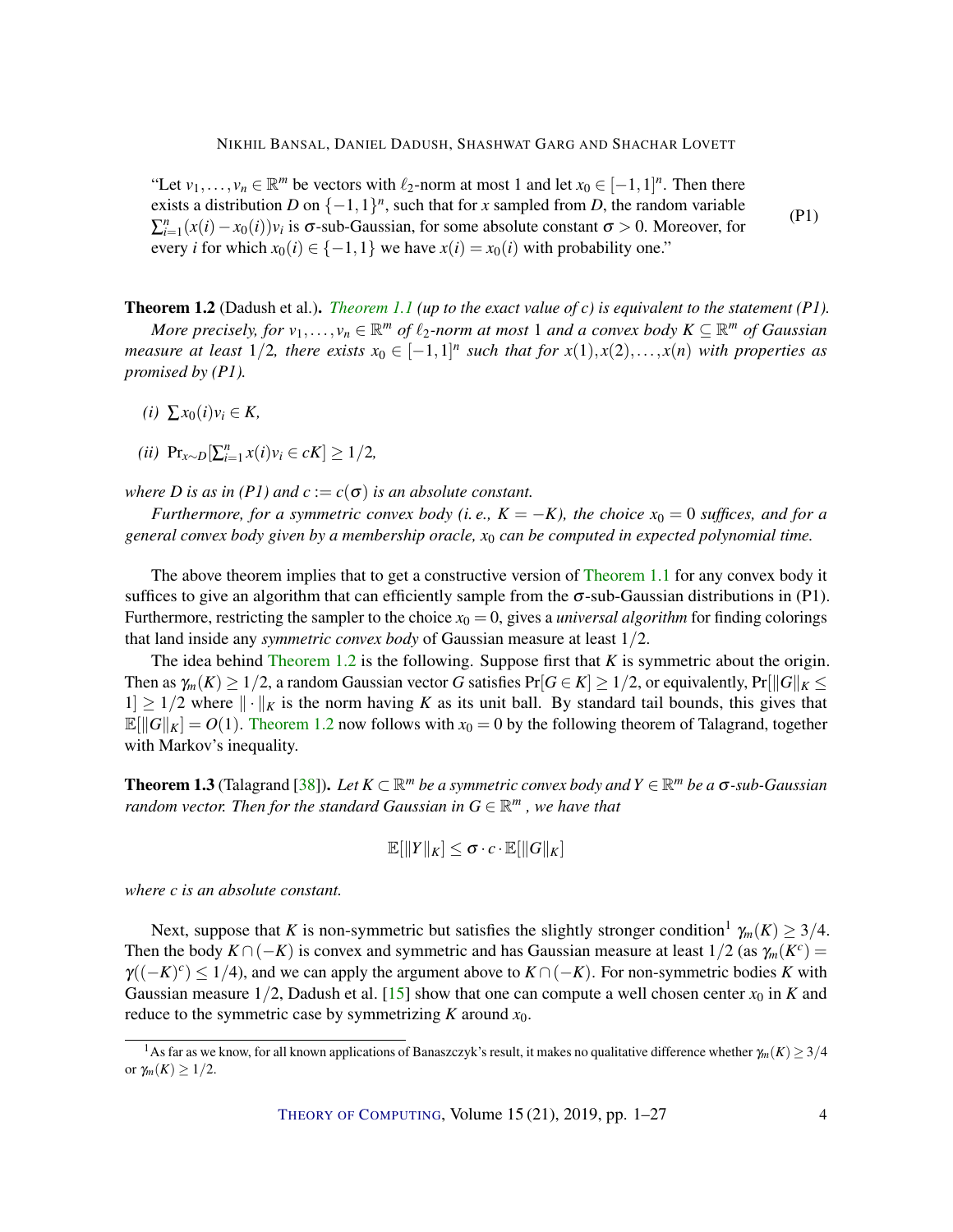#### THE GRAM–SCHMIDT WALK: A CURE FOR THE BANASZCZYK BLUES

### <span id="page-4-2"></span>1.1 Main result

In this paper we give the first efficient algorithm for obtaining Banaszczyk's result [\(Theorem](#page-2-0) [1.1\)](#page-2-0), which also yields a new constructive proof, by providing a new random walk procedure to sample from the requisite sub-Gaussian coloring distributions. We dub this procedure the Gram–Schmidt walk and state its guarantees below:

<span id="page-4-1"></span>Theorem 1.4 (Gram–Schmidt Walk). *There is a polynomial-time randomized algorithm that, given as input vectors*  $v_1, \ldots, v_n \in \mathbb{R}^m$  *of*  $\ell_2$ -norm at most 1 and  $x_0 \in [-1,1]^n$ , outputs a coloring  $x \in \{-1,1\}^n$ *such that the random variable*  $\sum_{i=1}^{n} (x(i) - x_0(i))v_i$  *is sub-Gaussian with parameter*  $\sigma =$ √  $40 \approx 6.32$ . *Moreover, if*  $|x_0(i)| = 1$  *then*  $x(i) = x_0(i)$  *with probability* 1*.* 

Our algorithm in fact runs in time of  $O(n \cdot (n+m)^\omega)$ , where  $\omega$  is the exponent of matrix multiplication. In particular, it runs in *n* iterations (one variable gets colored at each iteration), and in each iteration the most expensive step is solving a linear system in *n* variables and *m* equations, which can be done in time  $O((n+m)^{\omega}).$ 

Previous works on the problem either achieved  $O(1)$ -sub-Gaussanity only for coordinate directions [\[5,](#page-21-4) [7\]](#page-22-9), or achieved  $O(\sqrt{\log n})$ -sub-Gaussianity in all directions [\[15\]](#page-22-8). In contrast, [Theorem](#page-4-1) [1.4](#page-4-1) gives  $O(1)$ -sub-Gaussianity guarantee in all directions. In contrast to the algorithms in [\[5,](#page-21-4) [7\]](#page-22-9), where the steps for the walk were generated by solving a semidefinite program at each step, the walk steps for our sampler require only basic linear algebra, namely, the Gram–Schmidt orthogonalization. The idea for the walk was inspired by the constructive proof of Dadush et al. [\[15\]](#page-22-8) for the existence of solutions to the Komlós vector coloring program of Nikolov [\[29\]](#page-23-10), where the Gram–Schmidt orthogonalization plays a crucial role in the analysis.

## <span id="page-4-0"></span>1.2 Other results

[Theorem](#page-4-1) [1.4](#page-4-1) directly gives an algorithm for previous applications of Banaszczyk's result.

**Komlós problem.** This is a generalization of the Beck–Fiala problem and is defined as follows: given an  $m \times n$  matrix *A* with columns of  $\ell_2$ -norm at most one, find a coloring  $x \in \{-1,1\}^n$  to minimize disc(*A*) =  $||Ax||_{\infty}$ . The Komlós conjecture [\[36\]](#page-24-6) states that disc(*A*) = *O*(1) and is a generalisation of the Beck–Fiala conjecture. [Theorem](#page-2-0) [1.1](#page-2-0) directly gives an  $O(\sqrt{\log n})$  bound for the Komlós problem [\[1\]](#page-21-2). While algorithms to find such a coloring were recently given in [\[5,](#page-21-4) [7,](#page-22-9) [23\]](#page-23-9), [Theorem](#page-4-1) [1.4](#page-4-1) gives another, more direct, algorithm to find such a coloring.

 $\ell_p$  discrepancy. For  $p \in [1, \infty)$ , the  $\ell_p$  discrepancy of an  $m \times n$  matrix *A* under a coloring *x* is defined as

$$
\left(\frac{1}{m}||Ax||_p^p\right)^{1/p}.
$$

Matoušek [\[26\]](#page-23-11) showed an  $\ell_p$  discrepancy bound of  $O(pt^{1/2})$  for the Beck–Fiala problem, using partialcoloring methods. An improved bound of  $O(p^{1/2})$  for the more general Komlós setting follows directly from Banaszczyk's result (and a standard estimate of the Gaussian measure of the  $\ell_p$ -ball). Our result gives an algorithmic version of this bound.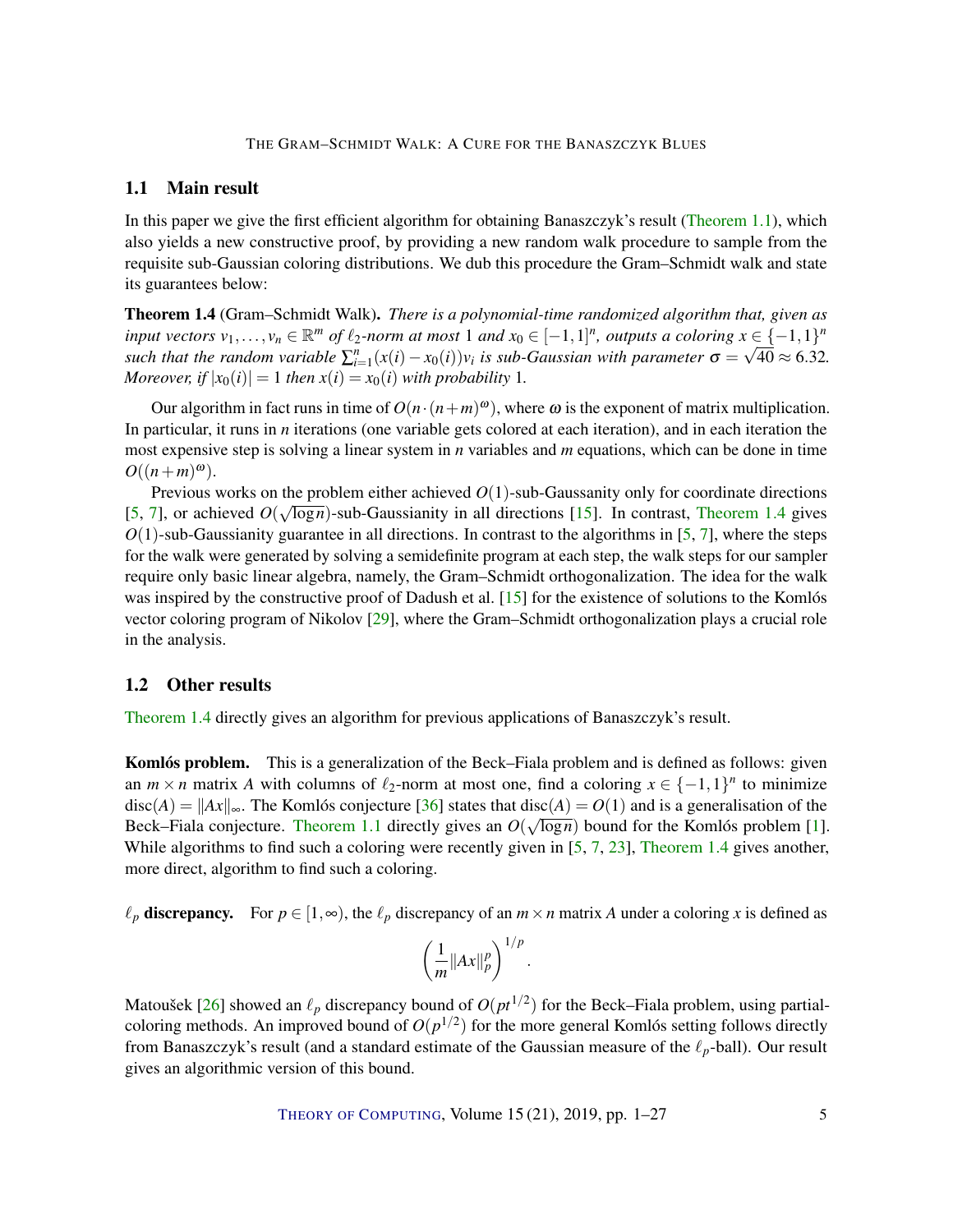<span id="page-5-4"></span><span id="page-5-2"></span>Corollary 1.5. *There is an efficient randomized algorithm which given a matrix A with n columns of*  $\ell_2$ -norm at most 1*,* and  $p \in [1, \infty)$ , finds a  $\{-1, 1\}^n$  coloring with expected  $\ell_p$  discrepancy  $O(\sqrt{p})$ .

Remark 1.6. The single algorithm given by [Theorem](#page-4-1) [1.4](#page-4-1) produces a (random) coloring that simultaneously achieves this bound for every  $p \in [1,\infty)$ . In contrast, the coloring in Banaszczyk's approach depends on the body *K* which is different for different values of *p*.

**Discrepancy relative to**  $\gamma_2$ **-norm.** Given an  $m \times n$  matrix *A* and a set  $J \subseteq [n]$ , let  $A_{|J}$  denote the  $m \times |J|$ matrix restricted to columns of *A* in *J*. The *hereditary discrepancy of A* is defined as

$$
herdisc(A) = \max_{J \subseteq [n]} \text{disc}(A_{|J}).
$$

Hereditary discrepancy is often a better measure of the complexity of a set system than the discrepancy. It is also rather well behaved; while no polynomial time algorithm can distinguish between set systems with zero discrepancy and set systems with  $O(\sqrt{n})$  discrepancy (assuming  $P \neq NP$ ) [\[13\]](#page-22-10), hereditary discrepancy can be efficiently approximated. It was shown in [\[28\]](#page-23-6) that for any matrix *A*,

<span id="page-5-0"></span>
$$
\Omega(\gamma_2(A)/\log m) \le \text{herdisc}(A) \le O(\gamma_2(A)\sqrt{\log m}),\tag{1.1}
$$

where  $\gamma_2(A)$  is a matrix factorization norm that can be efficiently computed by a semidefinite program.

The proof for the upper bound above was non-constructive in the sense that, given any  $J \subseteq [n]$ , it was not known how to efficiently find a coloring  $x : J \to \{-1,1\}$  with discrepancy of  $A_{|J}$  bounded by the right hand side of [\(1.1\)](#page-5-0). Using [Theorem](#page-4-1) [1.4,](#page-4-1) we get an algorithm to find such a coloring.

<span id="page-5-3"></span>**Corollary 1.7.** *There exists an efficient randomized algorithm that, given any*  $m \times n$  *matrix* A and  $J \subseteq [n]$ *, returns a coloring*  $x : J \to \{-1,1\}$  *such that with constant probability,* 

$$
||A_{|J}x||_{\infty}=O(\gamma_2(A)\sqrt{\log m}).
$$

A generalization of Banaszczyk's result. We also give a generalization of [Theorem](#page-2-0) [1.1.](#page-2-0) Let  $\mathbb{B}_{2}^{m}$ denote the Euclidean ball in R *<sup>m</sup>* of radius 1 and centered at the origin.

<span id="page-5-1"></span>**Theorem 1.8.** Let  $S_1, S_2, \ldots, S_n$  be sets such that for each  $i \in [n]$ ,  $S_i \subseteq \mathbb{B}_2^m$  and 0 lies in the convex hull of  $S_i$ . Then for any convex body K with  $\gamma_m(K) \ge 1/2$ , there exist vectors  $v_i \in S_i$  such that  $\sum_{i=1}^n v_i \in cK$ , *where c* > 0 *is an absolute constant. Moreover, there is an efficient algorithm to find these vectors.*

[Theorem](#page-2-0) [1.1](#page-2-0) is the special case of the above theorem, obtained by taking the sets  $S_i = \{-v_i, v_i\}$  for each  $i \in [n]$ . We will constructively reduce [Theorem](#page-2-0) [1.8](#page-5-1) to Theorem [1.1,](#page-2-0) which implies that an algorithm for the latter also gives an algorithm for the former. Similar generalizations for several other problems in discrepancy theory are mentioned in [\[9\]](#page-22-1).

# 1.3 Organization of the paper

We state the algorithm for [Theorem](#page-4-1) [1.4](#page-4-1) in [Section](#page-7-0) [2.](#page-6-0) The analysis is in Section [3,](#page-7-0) with a sketch of the main ideas in [Section](#page-9-0) [3.3.](#page-9-0) The applications are discussed in [Section](#page-17-0) [4.](#page-17-0)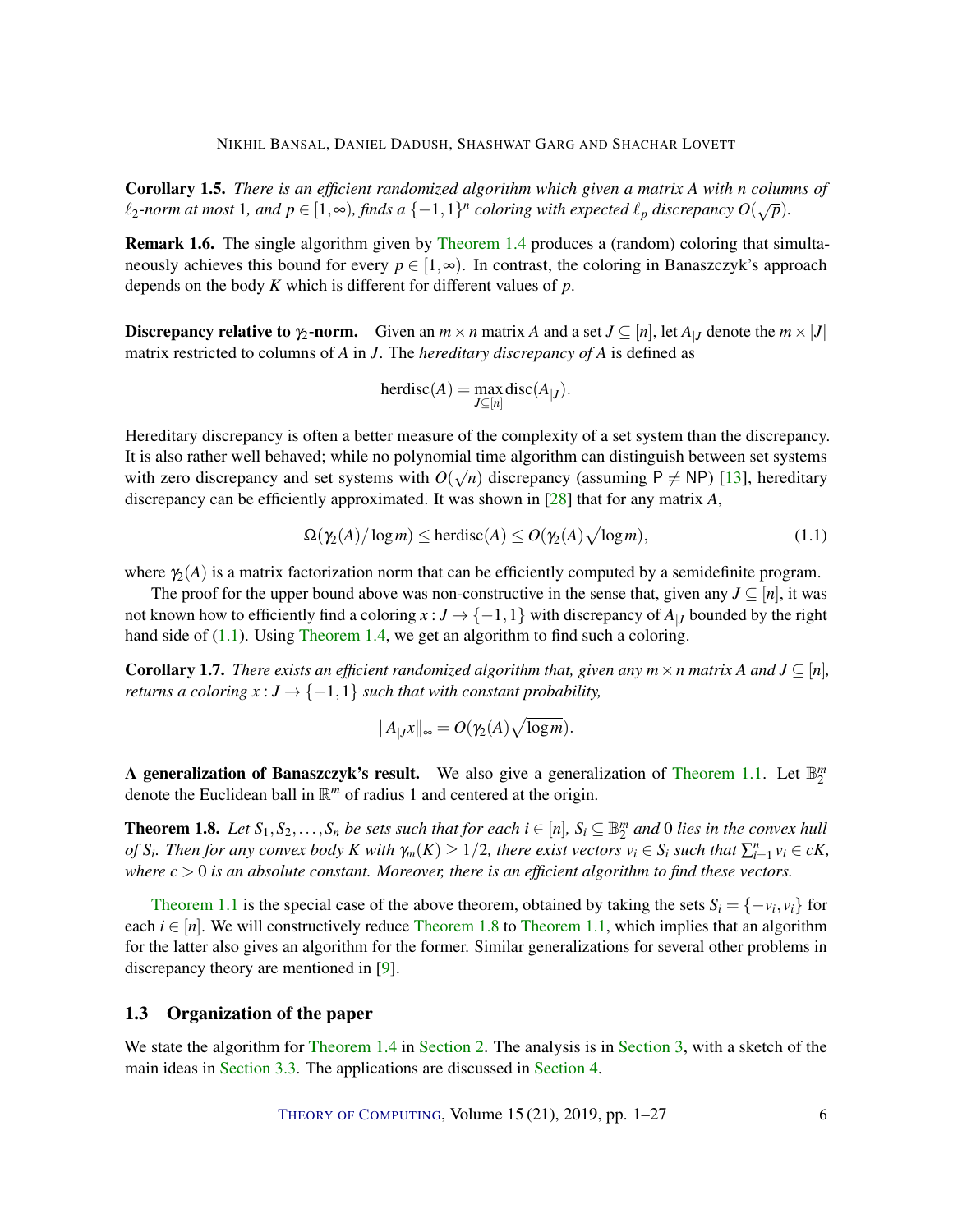# <span id="page-6-0"></span>2 Algorithm description: The Gram–Schmidt walk

The algorithm will proceed in time steps  $t = 1, 2, ..., n$ , and will maintain a fractional coloring  $x_t \in [-1, 1]^n$ at all time steps. Recall that  $x_0$  is an arbitrary initial fractional coloring. Let  $x_t$  denote the coloring at the end of time step *t*. An element *i* is called *alive* at time *t* if  $|x_{t-1}(i)| < 1$  and *frozen* (or fixed) otherwise. Let  $A_t \subseteq [n]$  denote the set of alive elements at time *t*.

We now give some notation to describe the update step at each time *t*. Let  $n(t) \in A_t$  denote the largest indexed element that is alive at time *t*. We call  $n(t)$  the *pivot* element at time *t*. Let  $V_t$  denote the subspace spanned by the vectors  $\{v_i : i \in A_t, i \neq n(t)\}$  and let  $v^{\perp}(t) := \prod_{V_i^{\perp}} v_{n(t)}$  denote the projection of  $v_{n(t)}$  orthogonal to  $V_t$ .

We now describe the algorithm formally.

#### Algorithm description:

Input: vectors  $v_1, \ldots, v_n \in \mathbb{R}^m$  of  $\ell_2$ -norm at most one; an initial coloring  $x_0 \in [-1,1]^n$ . Output: coloring  $x \in \{-1, 1\}^n$ .

- 1. Given the initial coloring  $x_0$ , initialize  $A_1 = \{i \in [n] : |x_0(i)| < 1\}$ ,  $n(1) = \max\{i \in A_1\}$  and  $t=1$ .
- 2. While  $A_t \neq \emptyset$ , do the following:
	- (a) Compute an update direction  $u_t = (u_t(1), \ldots, u_t(n)) \in \mathbb{R}^n$  as follows:
		- if  $i \notin A_t$  set  $u_t(i) = 0$ .
		- if  $i = n(t)$  set  $u_t(i) = 1$ .
		- for  $i \in A_t \setminus \{n(t)\}\$  set  $u_t(i)$  to satisfy  $v^{\perp}(t) = v_{n(t)} + \sum_{i \in A_t \setminus \{n(t)\}} u_t(i)v_i$ , where  $v^{\perp}(t)$  is the projection of  $v_{n(t)}$  on the subspace orthogonal to the span of the vectors  $\{v_i : i \in A_t, i \neq n(t)\}.$
	- (b) Let  $\delta_t^- < 0 < \delta_t^+$  be the unique negative and positive solutions for  $\delta$ , respectively, for the equation max<sub>*i*∈*A*<sup>*t*</sup></sup>  $|x_{t-1}(i) + \delta u_t(i)| = 1$ . Update the coloring *x*<sub>*t*-1</sub> randomly as</sub>

$$
x_t = x_{t-1} + \delta_t u_t
$$

where  $\delta_t \in \{\delta_t^-, \delta_t^+\}$  is chosen randomly as

$$
\delta_t = \begin{cases} \delta_t^- & \text{with probability } \frac{\delta_t^+}{\delta_t^+ - \delta_t^-}, \\ \delta_t^+ & \text{with probability } \frac{-\delta_t^-}{\delta_t^+ - \delta_t^-}. \end{cases}
$$

(c) Update 
$$
A_{t+1} = \{i \in [n] : |x_t(i)| < 1\}
$$
,  $n(t+1) = \max\{i \in A_{t+1}\}$  and  $t \leftarrow t+1$ .

3. Output  $x_t$ .

Note that  $v^{\perp}(t)$  depends on both  $A_t$  and  $v_{n(t)}$ , and may change between time steps (if  $A_t$  changes) even if  $n(t)$  remains the same. From the perspective of the walk,  $v^{\perp}(t)$  will correspond to the direction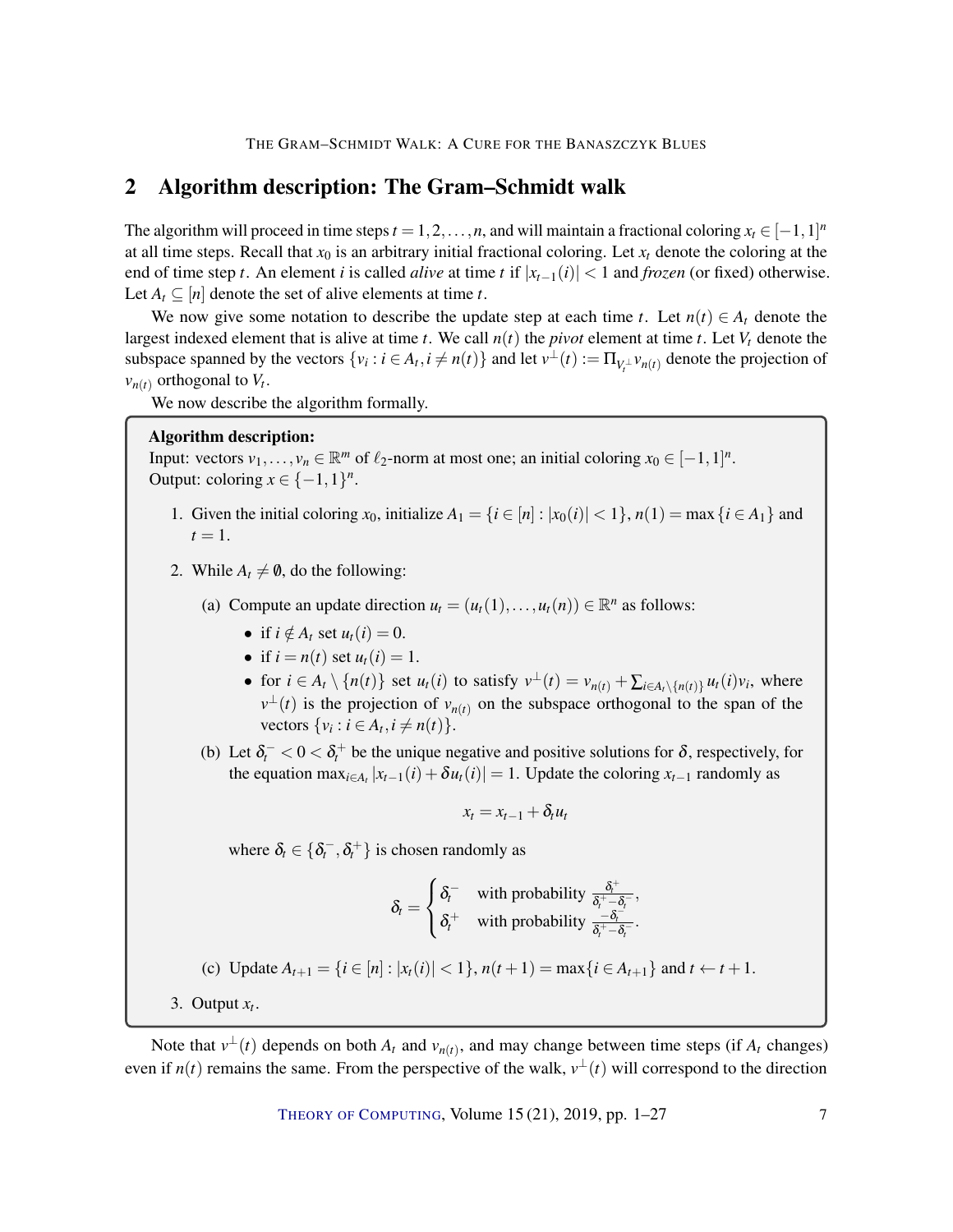<span id="page-7-4"></span>that the output of the random walk will move in during timestep *t*. In other words, the update direction  $u_t$ , in the step 2(a), ensures that  $Au_t = v^{\perp}(i)$ . The step 2(b) is the standard randomized pipage-rounding step  $[37, 18]$  $[37, 18]$  $[37, 18]$ , where the algorithm updates the coloring randomly along the direction  $u_t$ , while ensuring that the update has mean-zero, and  $x_t$  stays in  $[-1,1]^n$  and at least one additional coordinate of  $x_t$  reaches  $-1$  or 1. To justify the name of the walk, note that  $v^{\perp}(t)$  is simply the last vector of the Gram–Schmidt orthogonalization of the ordered sequence of vectors  $(v_i)_{i \in A_t}$ .

# <span id="page-7-0"></span>3 Algorithm analysis

We proceed now to the analysis of our algorithm. In the first subsection we develop some preliminaries which will be helpful later. The main ideas and the roadmap of the analysis are in [Section](#page-9-0) [3.3.](#page-9-0)

#### 3.1 Preliminaries

To bound the discrepancy, we will use a concentration inequality which is a variant of Freedman's inequality for martingales [\[17\]](#page-22-12). The following lemma will be useful.

<span id="page-7-1"></span>**Lemma 3.1.** Let X be a random variable such that  $X \leq 1$ . Then for any  $\lambda > 0$ ,

$$
\mathbb{E}[e^{\lambda X}] \leq \exp\left(\lambda \mathbb{E}[X] + (e^{\lambda} - \lambda - 1)\mathbb{E}[X^2]\right).
$$

*Proof.* Let

$$
f(x) = \frac{e^{\lambda x} - \lambda x - 1}{x^2}
$$

where we set  $f(0) = \lambda^2/2$ . It can be verified that  $f(x)$  is increasing for all *x*. This implies  $e^{\lambda x} \le$  $f(1)x^2 + 1 + \lambda x$  for any  $x \le 1$ . Taking expectations, this becomes

$$
\mathbb{E}[e^{\lambda X}] \le 1 + \mathbb{E}[\lambda X] + f(1)\mathbb{E}[X^2] = 1 + \lambda \mathbb{E}[X] + (e^{\lambda} - \lambda - 1)\mathbb{E}[X^2] \le e^{\lambda \mathbb{E}[X] + (e^{\lambda} - \lambda - 1)\mathbb{E}[X^2]}
$$

where the last inequality uses the fact that  $1 + x \le e^x$ .

We will use the following concentration inequality to bound the discrepancy, which is a slight variant of Freedman's inequality for martingales [\[17\]](#page-22-12).

<span id="page-7-3"></span>**Lemma 3.2.** *Let*  $X_1, \ldots, X_n$  *and*  $Z_0, Z_1, \ldots, Z_n$  *be random variables that satisfy* 

- *1. Z*<sup>0</sup> *is deterministic,*
- 2.  $Z_t Z_{t-1} \leq X_t$  for all  $t = 1, \ldots, n$  with probability one,
- *3.*  $X_t \leq 1$  *for all*  $t = 1, \ldots, n$  *with probability one, and*
- <span id="page-7-2"></span>*4. For all*  $t = 1, \ldots, n$ , and for all admissible values  $z_1, \ldots, z_{t-1}$  *for*  $Z_1, \ldots, Z_{t-1}$ , with probability one *it holds that*  $\mathbb{E}[X_t + X_t^2 \mid Z_1 = z_1, \ldots, Z_{t-1} = z_{t-1}] \leq 0.$

THEORY OF C[OMPUTING](http://dx.doi.org/10.4086/toc), Volume 15 (21), 2019, pp. 1–27 8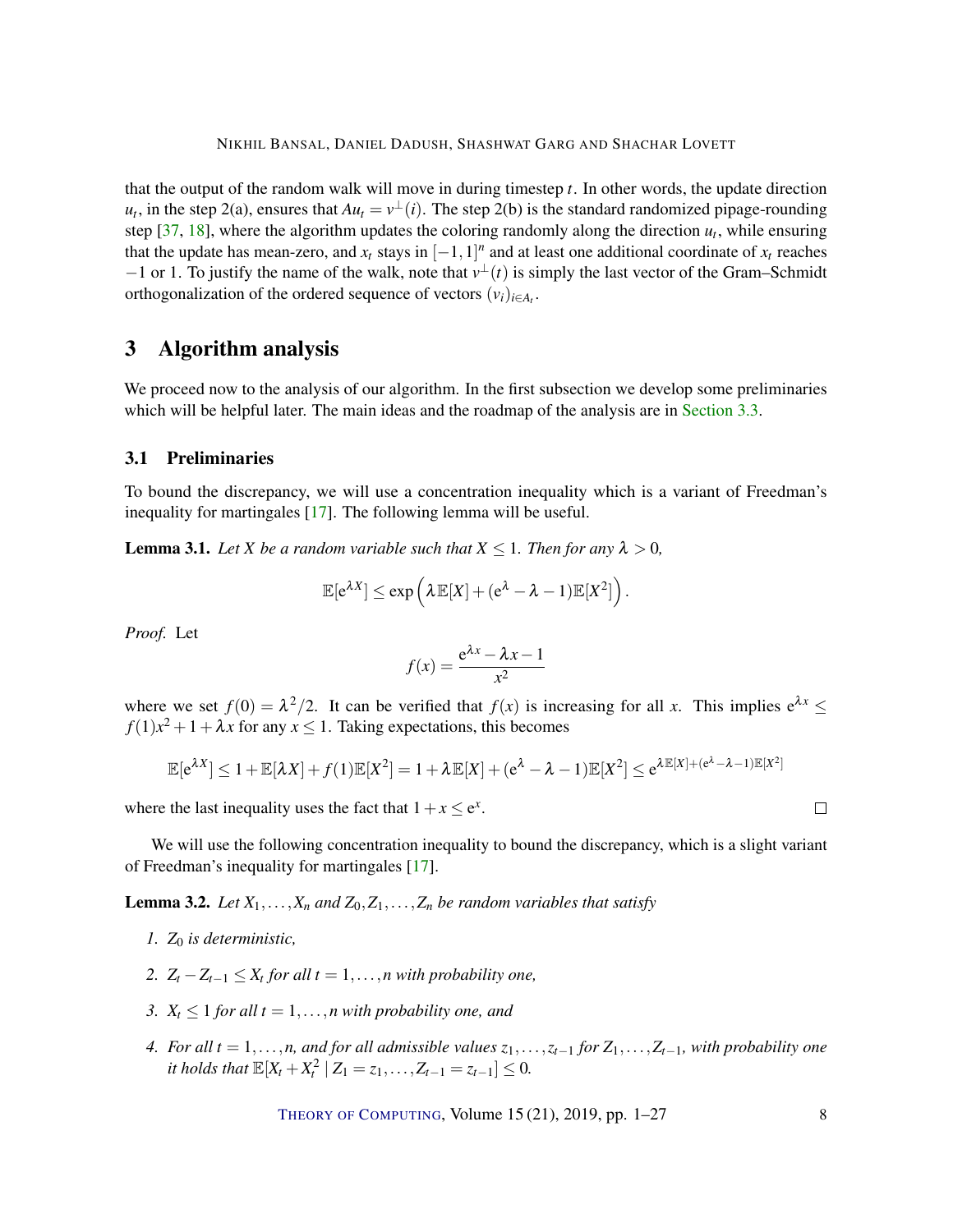*Then*

<span id="page-8-0"></span>
$$
\mathbb{E}[e^{Z_n}] \leq e^{Z_0}.
$$

*Proof.* Let  $\lambda > 0$  be a real number to be determined later. We shorthand as  $\mathbb{E}_{t-1}[\cdot]$  the conditional expectation  $\mathbb{E}[\cdot|Z_1,\ldots,Z_{t-1}]$ . We first bound  $\mathbb{E}_{t-1}[e^{\lambda Z_t}]$  for which we observe the following:

$$
\mathbb{E}_{t-1}\left[e^{\lambda Z_t}\right] = e^{\lambda Z_{t-1}}\mathbb{E}_{t-1}\left[e^{\lambda (Z_t - Z_{t-1})}\right]
$$
\n
$$
\leq e^{\lambda Z_{t-1}}\mathbb{E}_{t-1}\left[e^{\lambda X_t}\right]
$$
\n
$$
\leq e^{\lambda Z_{t-1}}\exp\left(\lambda \mathbb{E}_{t-1}[X_t] + (e^{\lambda} - \lambda - 1)\mathbb{E}_{t-1}[X_t^2]\right) \quad \text{(using Lemma 3.1)}
$$
\n
$$
\leq e^{\lambda Z_{t-1}}\exp\left((e^{\lambda} - 2\lambda - 1)\mathbb{E}_{t-1}[X_t^2]\right) \quad \text{(using } \mathbb{E}_{t-1}[X_t] \leq -\mathbb{E}_{t-1}[X_t^2]). \quad (3.1)
$$

Set  $\lambda > 0$  to be the (unique) solution of  $e^{\lambda} - 2\lambda - 1 = 0$ . We first claim that  $\lambda \ge 1$ . This follows as  $e^x \leq 1 + x + x^2$  for  $x \leq 1$ , and hence for  $0 < \lambda < 1$ ,  $e^{\lambda} - 2\lambda - 1 \leq \lambda^2 - \lambda < 0$ .

Using this  $\lambda$  in [\(3.1\)](#page-8-0) gives  $\mathbb{E}_{t-1}[e^{\lambda Z_t}] \leq e^{\lambda Z_{t-1}}$ . As

$$
\mathbb{E}[e^{\lambda Z_n}]=\mathbb{E}_0\mathbb{E}_1\ldots\mathbb{E}_{n-1}[e^{\lambda Z_n}],
$$

by induction, we have that  $\mathbb{E}[e^{\lambda Z_n}] \leq \mathbb{E}[e^{\lambda Z_0}] = e^{\lambda Z_0}$ , as  $Z_0$  is deterministic.

As  $\lambda \geq 1$ , by Jensen's inequality  $\mathbb{E}[e^{Z_n}] \leq \mathbb{E}[e^{\lambda Z_n}]^{1/\lambda} \leq e^{Z_0}$ , as needed.

**Remark 3.3.** Condition [\(4\)](#page-7-2) in [Lemma](#page-7-3) [3.2](#page-7-3) can be improved to  $\mathbb{E}_{t-1}[X_t + cX_t^2] \le 0$  for  $c \ge e-2$ , as the analysis only needs that the non-negative solution  $\lambda$  of  $e^{\lambda} - (c+1)\lambda - 1 = 0$  should satisfy  $\lambda \ge 1$ .

#### 3.2 Notation and preliminary observations

We can now start with the analysis of the algorithm. Since at the end of each time step *t*, at least one more element gets colored −1 or 1, the algorithm clearly terminates in at most *n* steps. To simplify notation, if the algorithm terminates after  $t < n$  steps and outputs  $x_t$ , we set  $x_{t+1} = \ldots = x_n := x_t$ . As we maintain  $||x_t||_{\infty}$  ≤ 1 for all time steps *t*, we see that  $x_n \in \{-1, 1\}^n$ .

It should also be noted in step  $(2.a)$  of the algorithm that such a direction  $u_t$  always exists. This is because  $v_{n(t)} - v^{\perp}(t)$  lies in the subspace  $V_t$  and hence there always exist  $u_t(i)$ 's such that

$$
v_{n(t)} - v^{\perp}(t) = - \sum_{i \in A_t \setminus \{n(t)\}} u_t(i) v_i.
$$

This then gives  $v^{\perp}(t) = v_{n(t)} + \sum_{i \in A_t \setminus \{n(t)\}} u_t(i)v_i = \sum_{i \in A_t} u_t(i)v_i$ . As  $u_t(i) = 0$  if  $i \notin A_t$ , we obtain that

<span id="page-8-1"></span>
$$
v^{\perp}(t) = \sum_{i=1}^{n} u_i(i) v_i.
$$
 (3.2)

We now focus on showing the sub-Gaussian bound in [Theorem](#page-4-1) [1.4.](#page-4-1) Henceforth, we fix a vector  $\theta \in \mathbb{R}^m$  with respect to which we want to show sub-Gaussianity. Let *A* be the  $m \times n$  matrix whose columns are given by  $v_1, \ldots, v_n$ . Define  $Y := \sum_{i=1}^n (x(i) - x_0(i))v_i$  and let

$$
disc(\theta) = \langle \theta, Y \rangle = \langle \theta, \sum_{i=1}^{n} (x(i) - x_0(i))v_i \rangle = \sum_{i=1}^{n} (x(i) - x_0(i)) \langle \theta, v_i \rangle
$$

THEORY OF C[OMPUTING](http://dx.doi.org/10.4086/toc), Volume 15 (21), 2019, pp. 1–27 9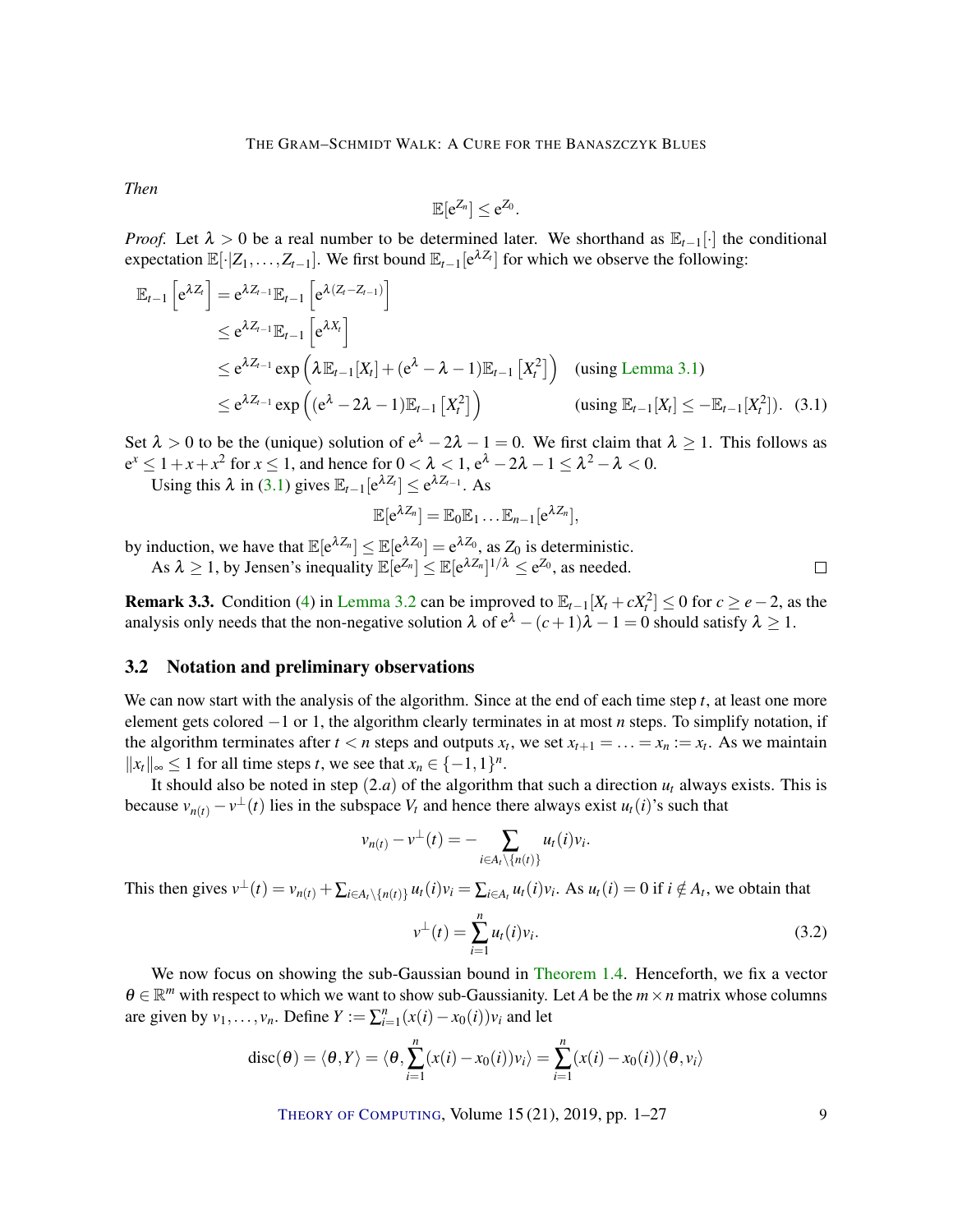#### NIKHIL BANSAL, DANIEL DADUSH, SHASHWAT GARG AND SHACHAR LOVETT

and hence  $\langle \theta, Y \rangle$  can be seen as the discrepancy of the "row"  $\theta^T A$ , which has  $\langle \theta, v_i \rangle$  as its *i*-th entry. Let us denote the respective signed discrepancy at the end of time step *t* by

$$
\mathrm{disc}_t := \langle \theta, \sum_{i=1}^n (x_i(i) - x_0(i)) v_i \rangle = \sum_{i=1}^n (x_i(i) - x_0(i)) \langle \theta, v_i \rangle,
$$

let

$$
\Delta_t x := x_t - x_{t-1} = \delta_t u_t
$$

denote the coloring update at time *t*, and let

$$
\Delta_t \operatorname{disc} := \operatorname{disc}_t - \operatorname{disc}_{t-1} = \sum_{i=1}^n \langle \theta, v_i \rangle \Delta_t x(t) = \delta_t \sum_{i=1}^n \langle \theta, v_i \rangle u_t(t)
$$

be the change in discrepancy at time *t*. Our end goal is to show that  $\mathbb{E}[e^{\text{disc}_n}] \le e^{(\sigma^2/2) \|\theta\|_2^2}$ , for  $\sigma = O(1)$ to be computed later.

A key observation is that the change in discrepancy at time *t* depends only on the vector  $v^{\perp}(t)$ .

**Lemma 3.4.** *At each time step t,*  $\Delta_t$  disc =  $\delta_t \langle \theta, v^{\perp}(t) \rangle$ .

*Proof.* The change in discrepancy at time *t* is

$$
\Delta_t \operatorname{disc} = \delta_t \sum_{i=1}^n \langle \theta, v_i \rangle u_t(i) = \delta_t \langle \theta, \sum_{i=1}^n u_t(i) v_i \rangle = \delta_t \langle \theta, v^{\perp}(t) \rangle,
$$

where the last equality follows by  $(3.2)$ .

## <span id="page-9-0"></span>3.3 Main ideas

Before we give the technical details, we describe the main ideas of the analysis, which are simple, and then give a roadmap of the analysis.

First, as our algorithm can start with any initial coloring *x*0, we may assume without loss of generality that the vectors  $v_1, \ldots, v_n$  are linearly independent. Otherwise, we can apply a standard preprocessing step that removes linear dependencies, by finding some linear dependency among the vectors and making an update step which incurs zero discrepancy.

Our algorithm can be viewed as a randomized extension of the above dependent rounding approach. Suppose for a moment that the element that got colored at each time step was the pivot. That is, the elements got colored in the order  $n, n-1, \ldots, 1$ . Then, at time *t*, the pivot is  $n(t) = n - t + 1$  and the vectors  $v^{\perp}(t)$  can be described as follows. Let  $w_1, \ldots, w_n$  be the orthonormal vectors obtained by applying the Gram–Schmidt orthonormalization procedure (GS) on the vectors  $v_1, \ldots, v_n$  in that order. That is,  $w_1 = v_1/||v_1||$  and for  $i > 1$ ,  $w_i$  is the projection of  $v_i$  orthogonal to  $v_1, \ldots, v_{i-1}$ , normalized to have unit norm. By our assumption that the vectors  $v_i$  are linearly independent, each  $w_i$  is non-zero. It is easily checked that  $v^{\perp}(t) = \langle v_{n(t)}, w_{n(t)} \rangle w_{n(t)}$ . Another observation that will be useful later is that  $w_{n(t)}$  (and hence  $v^{\perp}(t)$ ) depends only on the set  $\{v_1,\ldots,v_{n(t)-1}\}$  and not the particular order in which GS is applied to this set.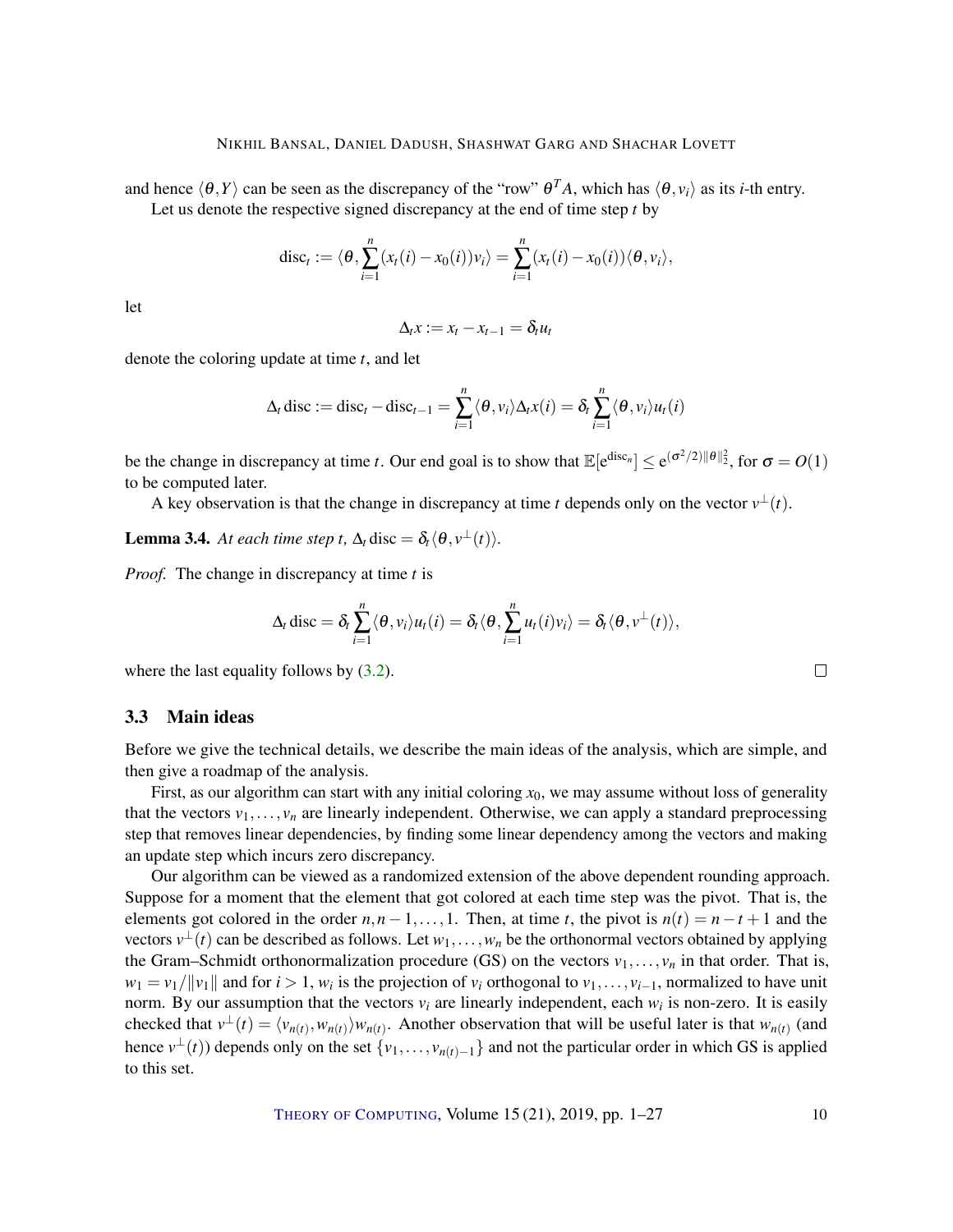Now  $\delta_t$  is a mean-zero random variable which is independently chosen at each time *t*. Also  $|\delta_t| \leq 2$ for all *t* (see [Lemma](#page-12-0) [3.7\)](#page-12-0). This suggests that the moment generating function of the discrepancy is

$$
\mathbb{E}\left[e^{\mathrm{disc}(\theta)}\right] = \mathbb{E}\left[e^{\sum_{t=1}^{n} \delta_t \langle \theta, v^{\perp}(t) \rangle}\right] \leq e^{O(1)\cdot \sum_{t=1}^{n} \langle \theta, v^{\perp}(t) \rangle^2}
$$

.

But this is at most  $e^{O(1) \cdot ||\theta||_2^2}$  as

$$
\sum_{t} \langle \theta, v^{\perp}(t) \rangle^{2} = \sum_{t} \langle \theta, \langle v_{n(t)}, w_{n(t)} \rangle w_{n(t)} \rangle^{2} \leq \sum_{t} \langle \theta, w_{n(t)} \rangle^{2} \leq ||\theta||_{2}^{2}.
$$

Here the first inequality follows as  $|\langle v_{n(t)}, w_{n(t)} \rangle| \le 1$  as the  $w_i$ 's are orthonormal unit vectors and  $||v_i||_2 \le 1$ for each *i*. The second inequality follows as  $\sum_i \langle \theta, w_i \rangle^2 \le ||\theta||_2^2$  for any orthonormal collection of vectors *wi* .

There are two issues that need to be addressed in the simplified description above. First, non-pivot elements may get colored sometimes. That is, the variables may not get colored in the order  $n, n-1, \ldots, 1$ . The key point of the analysis is to show that this only makes the problem easier. To make this a bit more precise, let us view  $\sum_i \langle \theta, w_i \rangle^2 \le ||\theta||_2^2$  as the energy budget initially available to us. If some non-pivot element  $x_k$  is colored at some time *t*, then the GS procedure (without  $v_k$ ) will produce a different set of orthonormal vectors  $\{w_i'\}$ . However we can bound the increase

$$
\langle \theta, w'_{n(t)} \rangle^2 - \langle \theta, w_{n(t)} \rangle^2
$$

in the pivot's energy by the amount  $\langle \theta, w_k \rangle^2$  which was available to us, but we will never use it anymore as *k* will never be a pivot once it is colored. The formal analysis later on will divide the time steps into *phases* where the pivot element remains the same during a phase and consider the evolution of  $v^{\perp}(t)$  in each phase.

A second technical issue is that to obtain a sub-Gaussian distribution for all  $\theta \in \mathbb{R}^m$ , we need to control the variance of the energy which requires that  $|\langle \theta, v^{\perp}(t) \rangle| = O(1)$ . Let us refer to the times when this does not happen as bad times. To get around this issue we break the discrepancy contribution into two parts: a deterministic part due to the bad times, and a random contribution due to the other time steps. Again by considering the dynamics of how  $v^{\perp}(t)$  evolves during a phase, one can show that the cumulative discrepancy due to all the bad times can be at most  $O(||\theta||_2^2)$ .

#### 3.4 Phases and dynamics of pivots

To analyze the process, we need to set up some more notation. Let *T* be the first time at the end of which all the elements are colored. Recall that at the beginning of each time step  $t \in [T]$ , there is some pivot element  $n(t)$  and some set of alive elements  $A_t$ . Recall that  $V_t = \text{span}\{v_i : i \in A_t, i \neq n(t)\}\$ . After the update at time *t*, some element is frozen. By convention, we define  $V_0 := \text{span}\{v_1, \ldots, v_n\}$ . Note that for any time  $t \in [T]$ , we have  $V_t \subseteq V_{t-1}$ .

We divide the time steps  $t \in [T]$  into  $\kappa \in [T]$  disjoint phases, where a phase is a maximal sequence of time steps with the same pivot element (note that  $\kappa$  is a random variable). Let  $t_k^b$  be the time when phase  $k \in [\kappa]$  begins and  $t_k^e$  be the time when this phase ends. Note that  $n(t) = n(t_k^b)$  for all  $t \in [t_k^b, t_k^e]$  and the pivot element  $n(t_k^b)$  gets frozen after the update at time step  $t_k^e$ . Thus, the first phase, with  $n(1)$  as pivot,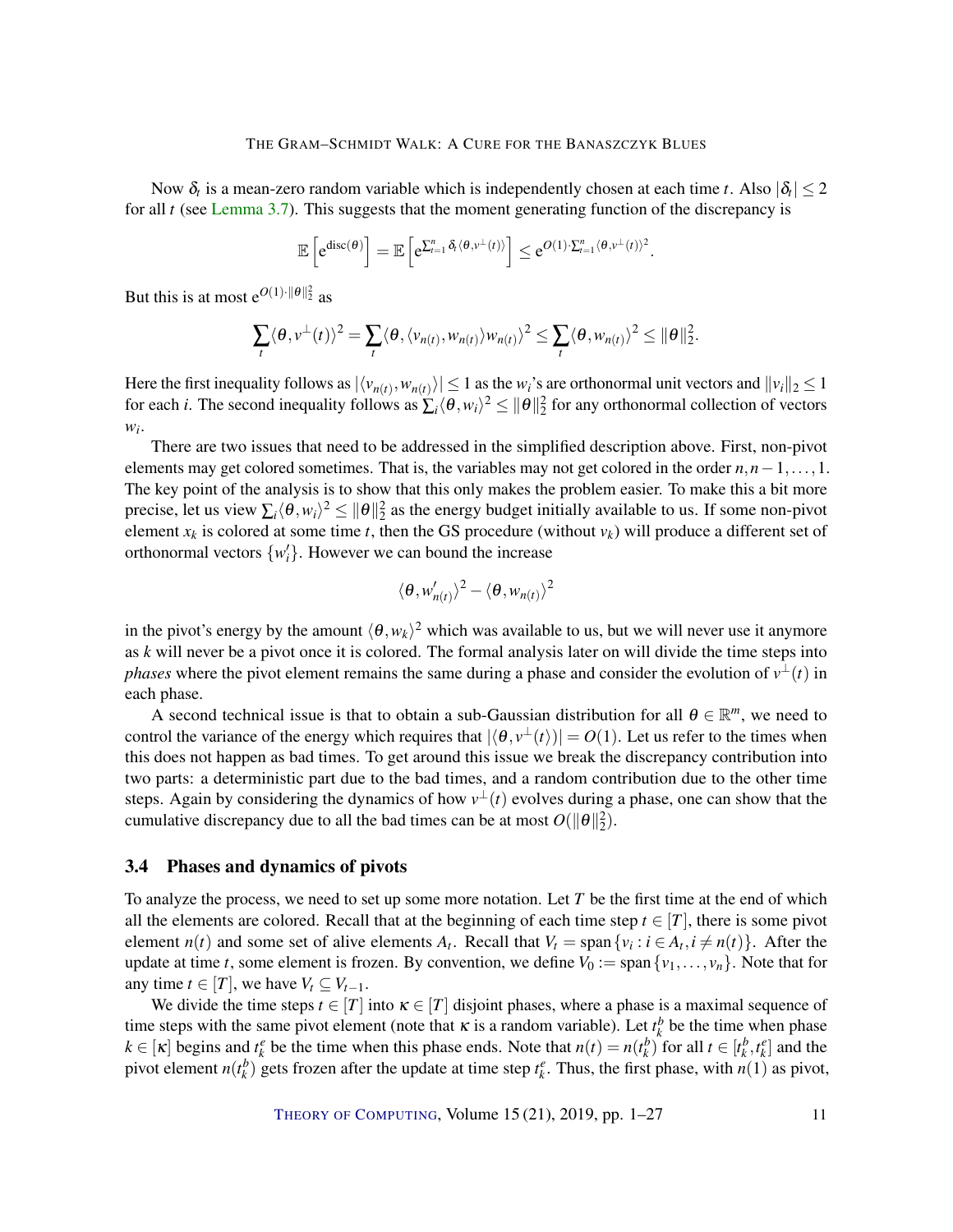begins at the beginning of time step  $t_1^b = 1$  and ends at the end of time step  $t_1^e = t_2^b - 1$ . Given a time  $t \in [T]$ , we define  $f_t = \min \{ t' \in [t] : n(t') = n(t) \}$  to be the beginning time of the phase that *t* belongs to. Note that if  $t \in [t_k^b, t_k^e]$  then  $f_t = t_k^b$ .

We will now give a useful characterization of the discrepancy vector  $v^{\perp}(t)$  at any time step  $t \in [T]$ . For any subspace  $W \subseteq \mathbb{R}^m$ , let  $W^{\perp}$  denote the subspace orthogonal to W and let  $\Pi_W(\cdot)$  denote the projection operator on *W*. For two linear subspaces  $W_1, W_2$  satisfying  $W_1 \supseteq W_2$ , we use the notation  $W_1/W_2 := W_1 \cap W_2^{\perp}.$ 

<span id="page-11-0"></span>**Lemma 3.5.** At each time step  $t \in [T]$  of the algorithm the following holds:

$$
v^{\perp}(t) = \sum_{i=f_t}^{t} \Pi_{V_{i-1}/V_i}(v_{n(f_t)}),
$$
\n(3.3)

*where the subspaces*  $V_{i-1}/V_i$  *are mutually orthogonal.* 

[Lemma](#page-11-0) [3.5](#page-11-0) follows directly from the following useful fact.

<span id="page-11-2"></span>**Lemma 3.6.** *Let*  $\mathbb{R}^m$  ⊇  $W_0$  ⊇  $W_1$  ⊇  $\cdots$  ⊇  $W_t$ ,  $t \geq 1$ , denote a non-increasing sequence of linear subspaces *and let y* ∈ *W*0*. Then the subspaces Wi*−1/*W<sup>i</sup> for i* ∈ [*t*] *are mutually orthogonal and are also orthogonal to W<sup>t</sup> , and*

<span id="page-11-1"></span>
$$
\Pi_{W_t^{\perp}}(y) = \sum_{i=1}^t \Pi_{W_{i-1}/W_i}(y).
$$
\n(3.4)

*Proof.* We first prove orthogonality. Let  $W_{t+1} = \emptyset$  denote the empty subspace. Then  $W_t = W_t / W_{t+1}$ . Now for  $1 \le i < j \le t+1$ , we need to show that  $W_{i-1}/W_i$  and  $W_{j-1}/W_j$  are orthogonal. This follows directly since  $W_{i-1}/W_i$  is orthogonal to the subspace  $W_i$  and  $W_{j-1}/W_j \subseteq W_{j-1} \subseteq W_i$  since  $j-1 \geq i$ .

To prove [\(3.4\)](#page-11-1), notice that span $\{W_i \cup (W_{i-1}/W_i)\} = W_{i-1}$  and thus by induction,

$$
W_0 = \text{span}\left\{\bigcup_{i=1}^{t+1} (W_{i-1}/W_i)\right\}
$$

where each of the subspaces  $W_{i-1}/W_i$  are mutually orthogonal. This implies that for  $y \in W_0$ ,

$$
y = \Pi_{W_0}(y) = \sum_{i=1}^{t+1} \Pi_{W_{i-1}/W_i}(y) = \sum_{i=1}^{t} \Pi_{W_{i-1}/W_i}(y) + \Pi_{W_t}(y).
$$

The lemma follows now by observing that  $\Pi_{W_t^\perp}(\Pi_{W_t}) = 0$  and  $\Pi_{W_t^\perp}(\Pi_{W_{t-1}/W_t}) = \Pi_{W_{t-1}/W_t}$  as  $W_{t-1}/W_t \subseteq$  $W_t^{\perp}$ .  $\Box$ 

*Proof of [Lemma](#page-11-0)* [3.5.](#page-11-0) First, by definition of  $f_t$ , note that  $n(t) = n(f_t)$  and hence

$$
v^{\perp}(t) = \Pi_{V_t^{\perp}}(v_{n(t)}) = \Pi_{V_t^{\perp}}(v_{n(f_t)}).
$$

We now check that  $v_{n(f_t)} \in V_{f_t-1}$ . If  $f_t = 1$ , this is immediate since  $V_0 = \text{span}\{v_1, \ldots, v_n\}$  by convention. Otherwise, since  $n(f_t)$  is both alive and not the pivot at time  $f_t - 1 \ge 1$ , we have that  $n(f_t) \in A_{f_t-1} \Rightarrow v_{n(f_t)} \in V_{f_t-1}$ . The main statement now follows directly by applying [Lemma](#page-11-2) [3.6](#page-11-2) on the subspaces  $V_{f_t-1} \supseteq V_{f_t} \supseteq \cdots \supseteq V_t$  and the vector  $v_{n(f_t)}$ .  $\Box$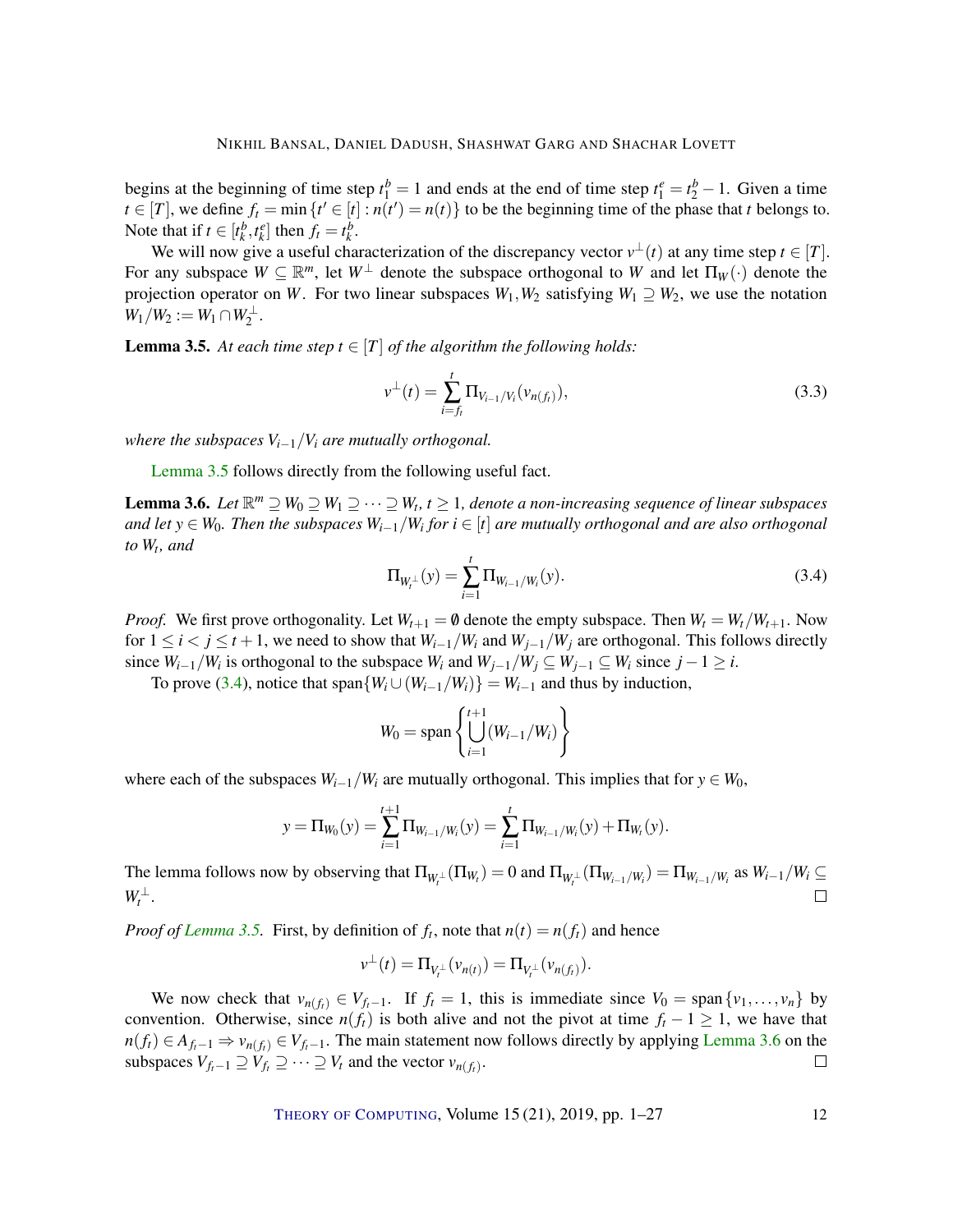#### 3.5 Discrepancy in a phase

We now bound the discrepancy incurred during any subinterval of a phase. We first need the following simple but very useful fact.

<span id="page-12-0"></span>**Lemma 3.7.** Let  $p \le q$  be any two time steps in  $[t_k^b, t_k^e]$  during a phase  $k \in [\kappa]$ . Then  $\left| \sum_{t=p}^q \delta_t \right| \le 2$ .

*Proof.* At any time  $t \in [p,q]$ , note that  $n(t) = n(p)$ , i.e., the pivot remains unchanged. The color of the pivot element  $n(p)$  at time  $t \in [p,q]$  is updated by  $\delta_t u_t(n(p)) = \delta_t$  and hence

$$
x_q(n(p)) - x_{p-1}(n(p)) = \sum_{t=p}^q \delta_t.
$$

As  $|x_t(n(p))| \leq 1$  for all  $t \in [T]$ , we have that  $|x_q(n(p)) - x_{p-1}(n(p))| \leq 2$  as needed.

<span id="page-12-3"></span>**Lemma 3.8.** Let  $p \leq q$  be any two time steps in  $[t_k^b, t_k^e]$  during a phase  $k \in [\kappa]$ . The discrepancy  $|\text{disc}_q - \text{disc}_{p-1}|$  *incurred during the time interval*  $[p,q]$  *is at most* 2 $\|\theta^{(k)}\|_2$ *, where* 

$$
\boldsymbol{\theta}^{(k)} := \Pi_{V_{t_k^b-1}/V_{t_k^e}}(\boldsymbol{\theta}).
$$

*Furthermore, the subspaces*  $V_{t_k^b-1}/V_{t_k^e}$  *for*  $k \in [\kappa]$  *are mutually orthogonal.* 

*Proof.* We first prove orthogonality. Take  $k_1, k_2 \in [\kappa]$ , where  $k_1 < k_2$ . We must show that the subspaces

$$
V_{t_{k_1}^b-1}/V_{t_{k_1}^e} \qquad \text{and} \qquad V_{t_{k_2}^b-1}/V_{t_{k_2}^e}
$$

are orthogonal. This follows since the first subspace is orthogonal to  $V_{t_{k_1}^e}$  and the second subspace is contained in  $V_{t_{k_2}^b-1} \subseteq V_{t_{k_1}^e}$  since  $t_{k_2}^b-1 \geq t_{k_1}^e$ . We now prove the main statement. First, note that

<span id="page-12-1"></span>
$$
\text{disc}_q - \text{disc}_{p-1} = \sum_{t=p}^q \delta_t \langle \theta, v^{\perp}(t) \rangle.
$$
 (3.5)

By [Lemma](#page-11-0) [3.5,](#page-11-0) for  $t \in [p,q] \subseteq [t_k^b, t_k^e]$ , letting  $h := n(t_k^b) = n(t)$  denote the pivot index, we have that

<span id="page-12-2"></span>
$$
\nu^{\perp}(t) := \Pi_{V_i^{\perp}}(\nu_h) = \sum_{i=t_k^b}^t \Pi_{V_{i-1}/V_i}(\nu_h).
$$
\n(3.6)

Combining  $(3.5)$ ,  $(3.6)$  we get that

$$
|\mathrm{disc}_q - \mathrm{disc}_{p-1}| = \left| \sum_{t=p}^q \delta_t \cdot \sum_{i=t_k^b}^t \langle \Pi_{V_{i-1}/V_i}(v_h), \theta \rangle \right|
$$
  
= 
$$
\left| \sum_{i=t_k^b}^q \langle \Pi_{V_{i-1}/V_i}(v_h), \theta \rangle \cdot \sum_{t=\max\{i,p\}}^q \delta_t \right|
$$

THEORY OF C[OMPUTING](http://dx.doi.org/10.4086/toc), Volume 15 (21), 2019, pp. 1–27 13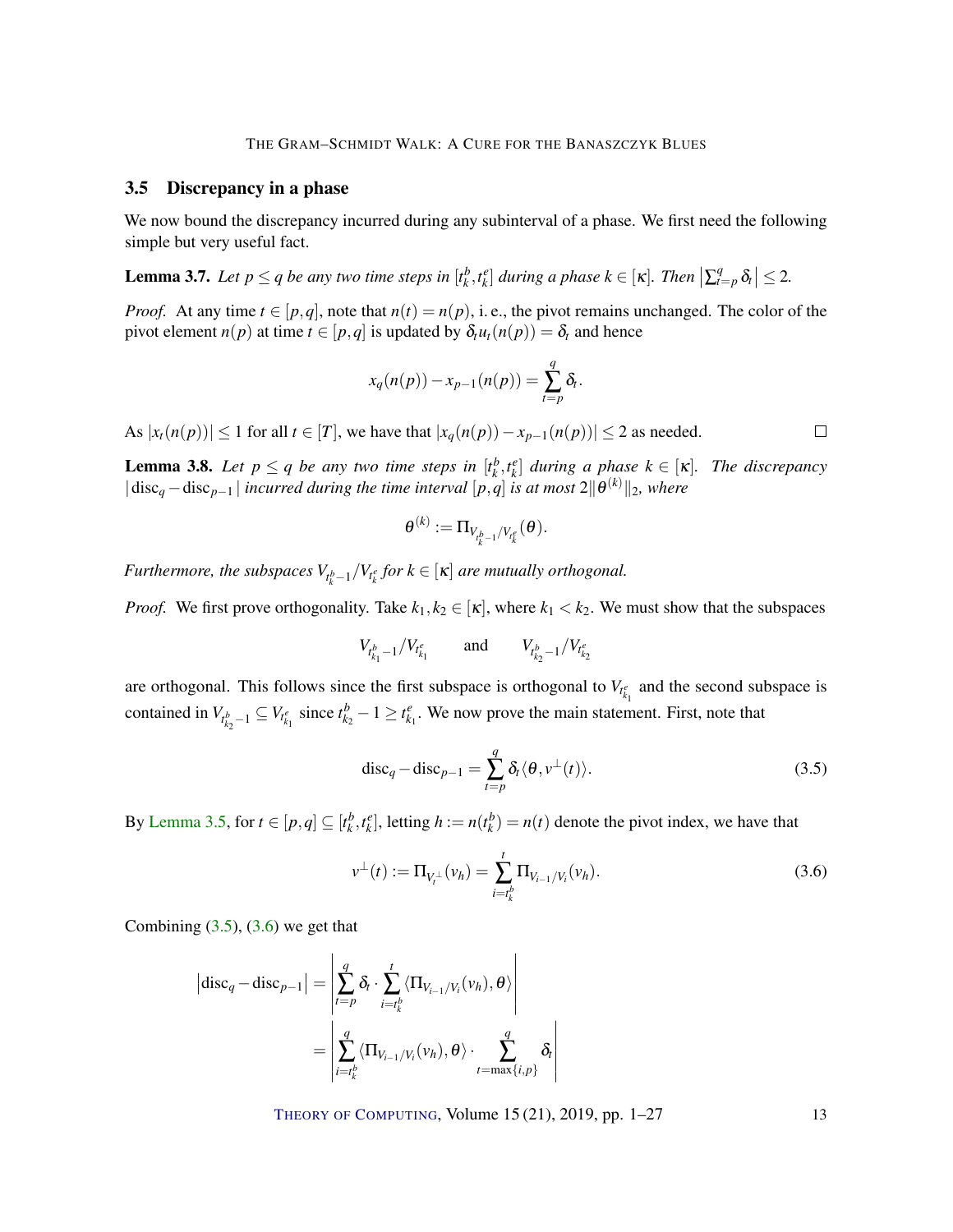NIKHIL BANSAL, DANIEL DADUSH, SHASHWAT GARG AND SHACHAR LOVETT

<span id="page-13-0"></span>
$$
\leq \sum_{i=t_k^b}^q \left| \langle \Pi_{V_{i-1}/V_i}(v_h), \theta \rangle \right| \cdot \left| \sum_{t=\max\{i,p\}}^q \delta_t \right|
$$
  
\n
$$
\leq 2 \sum_{i=t_k^b}^q \left| \langle \Pi_{V_{i-1}/V_i}(v_h), \theta \rangle \right| \qquad \text{(by Lemma 3.7)}
$$
  
\n
$$
= 2 \sum_{i=t_k^b}^q \left| \langle \Pi_{V_{i-1}/V_i}(v_h), \Pi_{V_{i-1}/V_i}(\theta) \rangle \right|.
$$
 (3.7)

Now applying the Cauchy-Schwarz inequality twice, we get

$$
\sum_{i=t_k^b}^q |\langle \Pi_{V_{i-1}/V_i}(v_h), \Pi_{V_{i-1}/V_i}(\theta) \rangle|
$$
\n
$$
\leq \sum_{i=t_k^b}^q \|\Pi_{V_{i-1}/V_i}(v_h)\|_2 \|\Pi_{V_{i-1}/V_i}(\theta)\|_2
$$
\n
$$
\leq \left(\sum_{i=t_k^b}^q \|\Pi_{V_{i-1}/V_i}(v_h)\|_2^2\right)^{1/2} \cdot \left(\sum_{i=t_k^b}^q \|\Pi_{V_{i-1}/V_i}(\theta)\|_2^2\right)^{1/2}
$$
\n
$$
\leq \|\Pi_{V_{t_k^b-1}/V_q}(v_h)\|_2 \cdot \|\Pi_{V_{t_{k-1}^b}/V_q}(\theta)\|_2
$$
\n
$$
\leq \|\Pi_{V_{t_k^b-1}/V_q}(\theta)\|_2
$$
\n
$$
\leq \|\Pi_{V_{t_k^b-1}/V_q}(\theta)\|_2
$$
\n
$$
\leq \|\Pi_{V_{t_k^b-1}/V_i}(\theta)\|_2
$$
\n
$$
\text{(since } |v_h||_2 \leq 1)
$$
\n
$$
\leq \eta_{V_{t_k^b-1}/V_{t_k}(\theta)}(3.9)
$$

where the third inequality follows by orthogonality of the subspaces  $V_{i-1}/V_i$  for all  $i \in [t^b_k, t^e_k]$ , and their containment inside  $V_{t_k^b-1}/V_q$ . The lemma now follows by combining [\(3.7\)](#page-13-0), [\(3.9\)](#page-13-1).  $\Box$ 

Notice that discrepancy  $\{\text{disc}_t : t \geq 0\}$  is a martingale. For the rest of the analysis, we will define another closely related martingale  ${Y_t}$  and show that the sub-Gaussianity of  ${\text{disc}_t}$  follows from the sub-Gaussianity of  ${Y_t}$ . Then, we will show the sub-Gaussianity of  ${Y_t}$ .

Define the random process  $\{Y_t : t \geq 0\}$  as

<span id="page-13-1"></span>
$$
Y_t := \begin{cases} 0 & \text{if } t = 0, \\ Y_{t-1} & \text{if } ||\Pi_{V_{f_t-1}/V_t}(\theta)||_2 > 1/8, \\ Y_{t-1} + \Delta_t \text{disc} & \text{otherwise.} \end{cases}
$$

Note that  $\mathbb{E}[Y_t | Y_1, \ldots, Y_{t-1}] = Y_{t-1}$  and thus  $\{Y_t\}$  is a martingale. To prove [Theorem](#page-4-1) [1.4,](#page-4-1) we will bound the exponential moment of disc*n*.

<span id="page-13-2"></span>**Theorem 3.9.**  $\mathbb{E}[\mathrm{e}^{\mathrm{disc}_n}] \leq \mathrm{e}^{20\|\theta\|_2^2}$ .

Note that this directly gives that the walk is  $\sqrt{40} \approx 6.32$ -sub-Gaussian.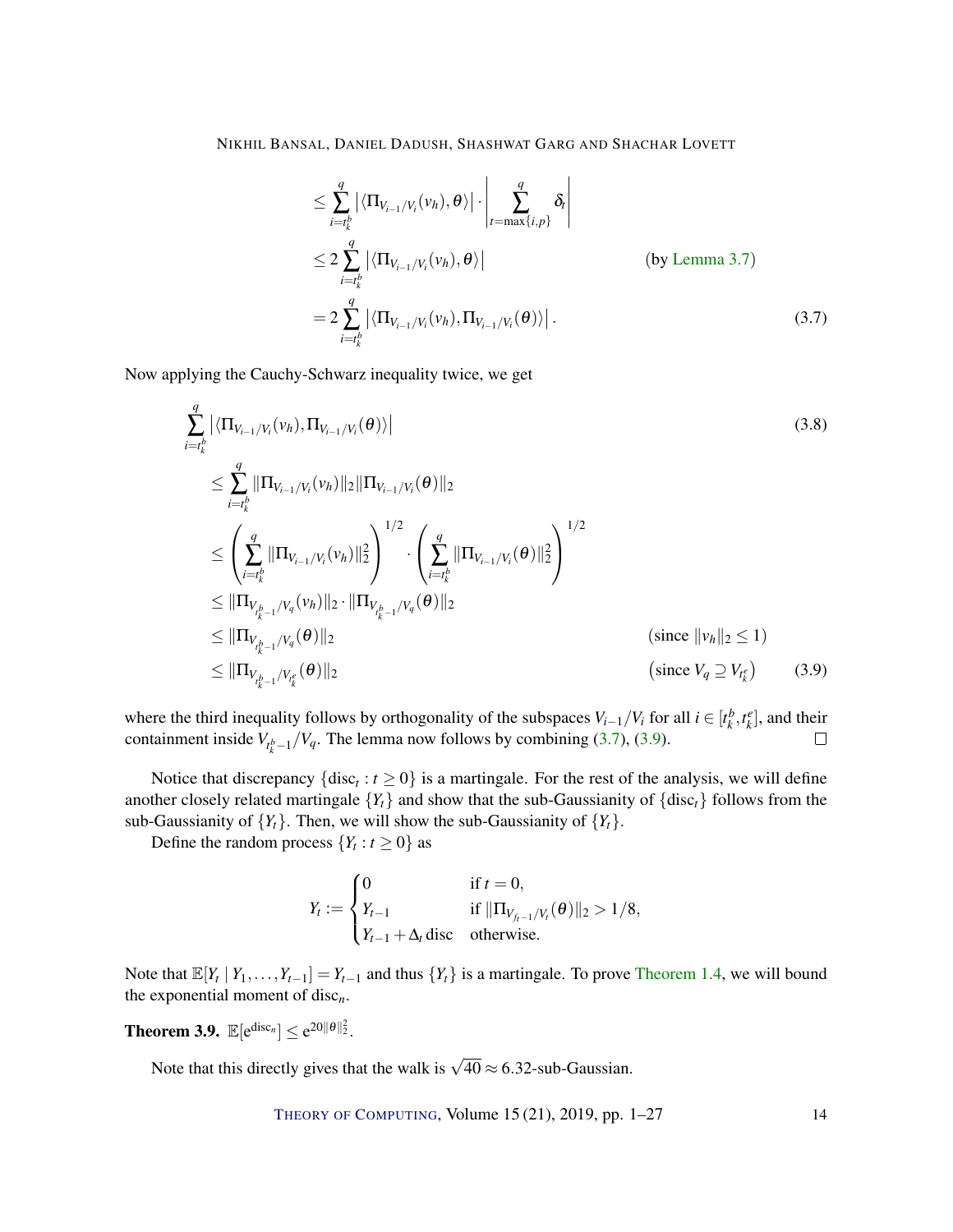To control this exponential moment, we will split

$$
discn = discT = (discT - YT) + YT,
$$

where (disc<sub>*T*</sub> −*Y<sub>T</sub>*) will correspond to the discrepancy incurred during "bad" times and *Y<sub>T</sub>* corresponds to the "good" times. More precisely, call a time step *t good* if  $\|\Pi_{V_{f_t-1}/V_t}(\theta)\|_2 \le 1/8$  and *bad* otherwise. Let

$$
\mathcal{B} := \left\{ t \in [T] : ||\Pi_{V_{f_t-1}/V_t}(\theta)||_2 > 1/8 \right\}
$$

denote the set of bad times. Note that

$$
\mathrm{disc}_T=Y_T+\sum_{t\in\mathcal{B}}\Delta_t\,\mathrm{disc}.
$$

The following lemma now shows that the discrepancy incurred during the bad times can be upper bounded deterministically.

<span id="page-14-0"></span>Lemma 3.10.  $|\sum_{t \in \mathcal{B}} \Delta_t \text{ disc}| < 16 ||\theta||_2^2$ .

*Proof.* For each  $k \in [\kappa]$ , let  $\mathcal{B}_k$  denote the set of bad time steps in phase k. Notice that in a phase, once a time step becomes bad, all subsequent time steps in that phase are bad as the length of  $\Pi_{V_{f_t-1}/V_t}(\theta)$  is a non-decreasing function of *t* during a phase (as  $V_{t+1} \subseteq V_t$  for every *t*). Thus, the set  $\mathcal{B}_k$ , if non-empty, forms a consecutive interval (ending at the end of phase *k*), and hence [Lemma](#page-12-3) [3.8](#page-12-3) can be applied to it.

Recall that we denoted

$$
\theta^{(k)} := \Pi_{V_{t^b_k-1}/V_{t^e_k}}(\theta) \quad \text{for } k \in [\kappa].
$$

Note that the vectors  $\theta^{(1)},\ldots,\theta^{(\kappa)}$  are mutually orthogonal. Furthermore, by the argument above, for any phase  $k \in [\kappa]$  with  $\mathcal{B}_k \neq \emptyset$  we have that  $\|\theta^{(k)}\| \geq 1/8$ .

The discrepancy incurred during bad times can now be bounded as follows

$$
\left|\sum_{t\in\mathcal{B}}\Delta_t \operatorname{disc}\right| \leq \sum_{k\in[\kappa],\mathcal{B}_k\neq\emptyset} \sum_{t\in\mathcal{B}_k} \Delta_t \operatorname{disc}\right|
$$
\n
$$
\leq \sum_{k\in[\kappa],\mathcal{B}_k\neq\emptyset} 2\|\theta^{(k)}\|_2 \qquad \text{(by Lemma 3.8)}
$$
\n
$$
\leq \sum_{k\in[\kappa],\mathcal{B}_k\neq\emptyset} 16\|\theta^{(k)}\|_2^2 \qquad \left(\|\theta^{(k)}\| \geq 1/8 \text{ if } \mathcal{B}_k\neq\emptyset\right)
$$
\n
$$
\leq 16\|\theta\|_2^2 \qquad \left(\text{by orthogonality of } \theta^{(1)},\ldots,\theta^{(\kappa)}\right).
$$

#### 3.6 Bounding the discrepancy

We now prove [Theorem](#page-13-2) [3.9.](#page-13-2) To this end, we will define potential functions that capture how the variance of  $Y_t$  increases over time. For  $t \in [T]$ , define the subspace  $R_t := \text{span}\{v_i : i \in A_t\}$ , i.e., the span of the active vectors. Note that at any timestep  $t \in [T]$ , the discrepancy direction  $v^{\perp}(t) \in R_t/V_t$ . Consider the potentials

THEORY OF C[OMPUTING](http://dx.doi.org/10.4086/toc), Volume 15 (21), 2019, pp. 1–27 15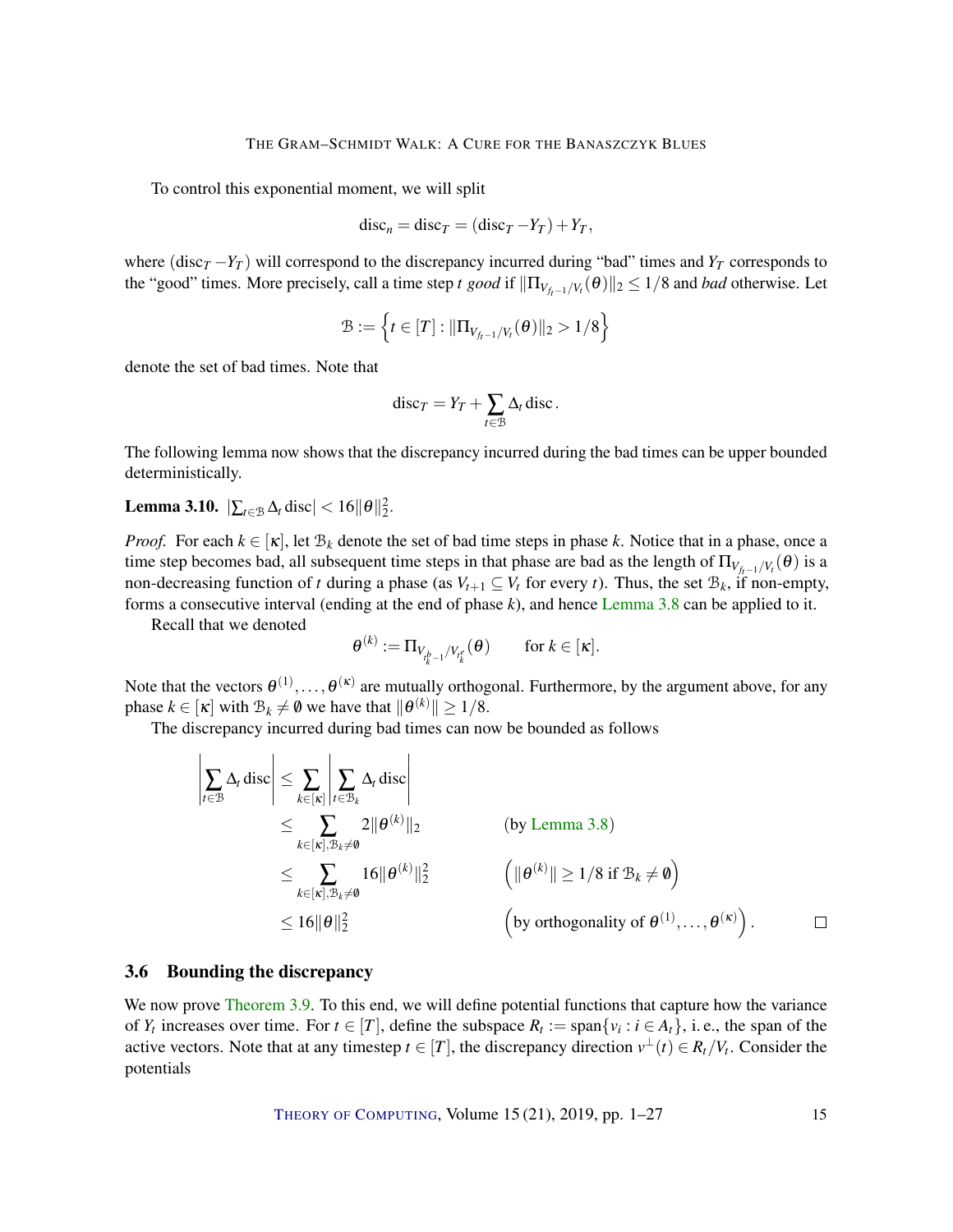$$
\Phi_t^b := \begin{cases} ||\Pi_{V_t}(\theta)||^2 + (1 - x_{t-1}(n(t))^2) ||\Pi_{R_t/V_t}(\theta)||_2^2 & \text{if } t \text{ is good,} \\ ||\Pi_{V_t}(\theta)||^2 & \text{if } t \text{ is bad,} \end{cases}
$$

and

$$
\Phi_t^e := \begin{cases} \|\Pi_{V_t}(\theta)\|^2 + (1 - x_t(n(t))^2) \|\Pi_{R_t/V_t}(\theta)\|_2^2 & \text{if } t \text{ is good,} \\ \|\Pi_{V_t}(\theta)\|^2 & \text{if } t \text{ is bad.} \end{cases}
$$

Here we think of  $\Phi_t^b$  as the potential at the beginning of time step *t* and  $\Phi_t^e$  as the potential at the end of time step *t*. By convention, we define  $\Phi_0^e = \Phi_0^b = ||\theta||_2^2$ .

As by [Lemma](#page-14-0) [3.10](#page-14-0) we have deterministic control over the discrepancy incurred during the bad times, our goal is now to control the discrepancy during the good times. Namely, we need to bound the process  $Y_0, Y_1, \ldots, Y_T$ . Here, the main idea is to charge the drop in potential to the increase in discrepancy. To this end, we define the potential weighted discrepancy process  $\{Z_t\}$  for  $t \geq 0$  as

$$
Z_t := Y_t + 4\Phi_t^e
$$

Note that  $Y_0 = 0$ ,  $Z_0 = 4\Phi_0^e = 4||\theta||_2^2$  and  $Z_t \ge Y_t$  for all  $t \ge 0$ . For  $t \in [T + 1, n]$  we define  $Z_t := Z_T$ . Our goal is to now show that the process  $Z_0$ ,..., $Z_T$  has a strong "negative" drift.

The increments of  $Z_t - Z_{t-1}$  for  $t \in [T]$  can be expressed as follows:

$$
Z_t - Z_{t-1} = Y_t - Y_{t-1} + 4(\Phi_t^e - \Phi_{t-1}^e) = (Y_t - Y_{t-1} + 4(\Phi_t^e - \Phi_t^b)) + 4(\Phi_t^b - \Phi_{t-1}^e).
$$
(3.10)

.

We decompose this increment into a "predictable" part

$$
X_t := Y_t - Y_{t-1} + 4(\Phi_t^e - \Phi_t^b) = \begin{cases} \delta_t \langle v^{\perp}(t), \theta \rangle - 4(x_t(n(t))^2 - x_{t-1}(n(t))^2) ||\Pi_{R_t/V_t}(\theta)||_2^2 & \text{if } t \text{ is good,} \\ 0 & \text{if } t \text{ is bad,} \end{cases}
$$
  
= 
$$
\begin{cases} \delta_t \langle v^{\perp}(t), \theta \rangle - 4\delta_t(\delta_t + 2x_{t-1}(n(t))) ||\Pi_{R_t/V_t}(\theta)||_2^2 & \text{if } t \text{ is good,} \\ 0 & \text{if } t \text{ is bad,} \end{cases}
$$
(3.11)

over which we will be able to get stochastic control, and a "free" part

 $4(\Phi_t^b - \Phi_{t-1}^e)$ 

which we show is always non-positive. The following crucial lemma shows that  $4(\Phi_t^b - \Phi_{t-1}^e)$  indeed gives us a "free drop" in potential.

<span id="page-15-0"></span>**Lemma 3.11.** For all  $t \in [T]$ ,  $\Phi_t^b \leq \Phi_{t-1}^e$ . Hence, the increments satisfy  $Z_t - Z_{t-1} \leq X_t$  for all  $t \in [T]$ .

*Proof.* For  $t = 1$ , the statement is trivial since  $\Phi_0^e = ||\theta||_2^2$  and clearly  $\Phi_t^b \le ||\theta||_2^2$  for all *t*. Thus, we may assume  $t \ge 2$ . If *t* is bad, then using  $V_t \subseteq V_{t-1}$  we get  $\Phi_t^b = ||\Pi_{V_t}(\theta)||_2^2 \le ||\Pi_{V_{t-1}}(\theta)||_2^2 \le \Phi_{t-1}^e$ . So, we may assume from now on that *t* is good.

THEORY OF C[OMPUTING](http://dx.doi.org/10.4086/toc), Volume 15 (21), 2019, pp. 1–27 16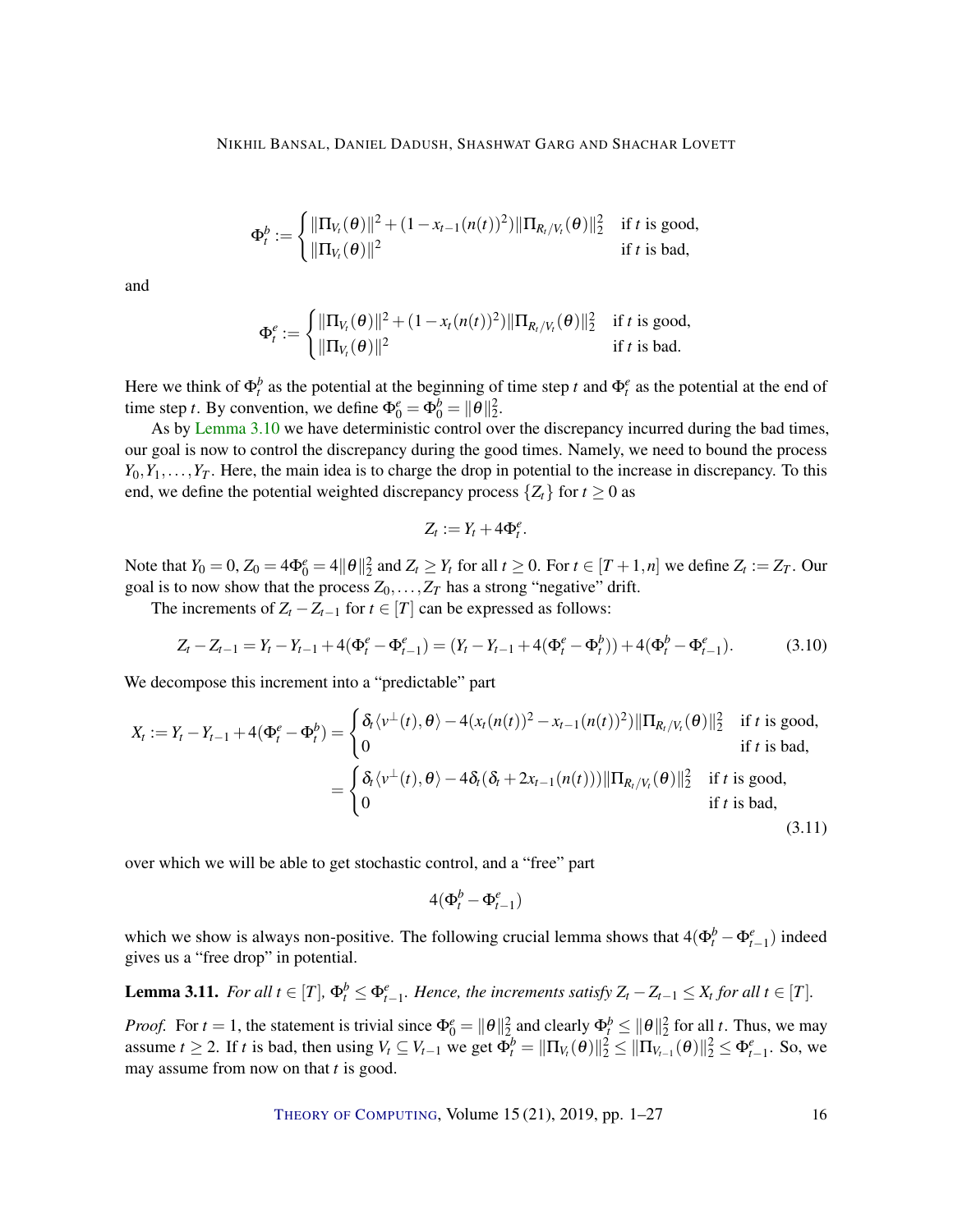If the time step *t* is the beginning of a new phase, then

$$
\Phi_t^b = \|\Pi_{V_t}(\theta)\|_2^2 + (1 - x_{t-1}(n(t))^2) \|\Pi_{R_t/V_t}(\theta)\|_2^2
$$
  
\n
$$
\leq \|\Pi_{V_t}(\theta)\|_2^2 + \|\Pi_{R_t/V_t}(\theta)\|_2^2
$$
  
\n
$$
= \|\Pi_{R_t}(\theta)\|_2^2 \leq \|\Pi_{V_{t-1}}(\theta)\|_2^2 \leq \Phi_{t-1}^e.
$$

Here the inequality  $\|\Pi_{R_t}(\theta)\|_2 \le \|\Pi_{V_{t-1}}(\theta)\|_2$  follows by our assumption that *t* is the beginning of a new phase and hence  $A_t \subseteq A_{t-1} \setminus \{n(t-1)\}\$ i.e.,  $R_t \subseteq V_{t-1}$ .

Lastly, if *t* is good and not the beginning of a new phase, then note that *t* −1 is also good and that  $n(t) = n(t-1)$ . Thus

$$
\Phi_t^b = \|\Pi_{V_t}(\theta)\|_2^2 + (1 - x_{t-1}(n(t))^2) \|\Pi_{R_t/V_t}(\theta)\|_2^2
$$
\n
$$
\leq \|\Pi_{V_t}(\theta)\|_2^2 + (1 - x_{t-1}(n(t))^2) \|\Pi_{R_{t-1}/V_t}(\theta)\|_2^2
$$
\n
$$
= \|\Pi_{V_t}(\theta)\|_2^2 + (1 - x_{t-1}(n(t))^2) \left(\|\Pi_{V_{t-1}/V_t}(\theta)\|_2^2 + \|\Pi_{R_{t-1}/V_{t-1}}(\theta)\|_2^2\right)
$$
\n
$$
\leq (\|\Pi_{V_t}(\theta)\|_2^2 + \|\Pi_{V_{t-1}/V_t}(\theta)\|_2^2) + (1 - x_{t-1}(n(t))^2) \|\Pi_{R_{t-1}/V_{t-1}}(\theta)\|_2^2
$$
\n
$$
= \|\Pi_{V_{t-1}}(\theta)\|_2^2 + (1 - x_{t-1}(n(t))^2) \|\Pi_{R_{t-1}/V_{t-1}}(\theta)\|_2^2 = \Phi_{t-1}^e
$$
\n(12.11)

as needed.

We now show the increment bounds  $X_t$  satisfy the negative drift requirements of [Lemma](#page-7-3) [3.2.](#page-7-3)

<span id="page-16-1"></span>**Lemma 3.12.** *For*  $t \in [T]$ ,  $|X_t| \leq 1$  *and*  $\mathbb{E}[X_t + X_t^2 | Z_1, ..., Z_{t-1}] \leq 0$ .

*Proof.* Clearly, we may assume that *t* is good, since otherwise  $X_t = 0$  and the statement is trivial. For simplicity of notation, let  $\Omega$ <sub>*t*−1</sub> denote all the random choices made by the algorithm in the first *t* − 1 time steps. Note that  $\Omega_{t-1}$  determines in particular  $Z_1, \ldots, Z_{t-1}$ . We adopt the shorthand  $\mathbb{E}_{t-1}[\cdot] := \mathbb{E}[\cdot | \Omega_{t-1}]$ . Let us further denote  $\theta_t := \langle v^\perp(t), \theta \rangle$ ,  $\bar{\theta}_t = \|\Pi_{R_t/V_t}(\theta)\|_2$ , and  $x := x_{t-1}(n(t))$ . With this notation, we have that

$$
X_t = \delta_t \theta_t - 4 \delta_t (\delta_t + 2x) \bar{\theta}_t^2.
$$

Since  $v^{\perp}(t) \in R_t/V_t$ , note that  $|\theta_t| \le ||v^{\perp}(t)||_2 \overline{\theta}_t \le \overline{\theta}_t$ . By definition of *t* being good, we have that  $\overline{\theta}_t \le 1/8$ . Since  $x \in [-1,1]$  and  $x + \delta_t \in [-1,1]$ , we deduce the following simple bounds

<span id="page-16-0"></span>
$$
|\delta_t| \le 2, \quad |\delta_t(\delta_t + 2x)| = |(\delta_t + x)^2 - x^2| \le 1, \quad |\delta_t + 2x| = |(\delta_t + x) + x| \le 2. \tag{3.12}
$$

 $\Box$ 

Using  $(3.12)$ , we see that

$$
|X_t| \leq |\delta_t| |\theta_t| + 4 |\delta_t(\delta_t + 2x)| \bar{\theta}_t^2 \leq 2(1/8) + 4(1)(1/8^2) \leq 1.
$$

Next, we have that  $\mathbb{E}_{t-1}[X_t] = -4\mathbb{E}_{t-1}[\delta_t^2]\overline{\theta}_t^2$  since  $\mathbb{E}_{t-1}[\delta_t] = 0$ . Lastly, using the inequality  $(a+b)^2 \le$  $2a^2 + 2b^2$ , we get that

$$
X_t^2 \le 2\delta_t^2 \theta_t^2 + 2(16)\delta_t^2 (\delta_t + 2x)^2 \bar{\theta}_t^4
$$
  
 
$$
\le 2\delta_t^2 \bar{\theta}_t^2 + 2(16)\delta_t^2 (4)(1/8)^2 \bar{\theta}_t^2 = 4\delta_t^2 \bar{\theta}_t^2.
$$

Thus  $\mathbb{E}_{t-1}[X_t^2] \le 4\mathbb{E}_{t-1}[\delta_t^2]\bar{\theta}_t^2$  and hence  $\mathbb{E}_{t-1}[X_t + X_t^2] \le 0$ . As  $Z_1, \ldots, Z_{t-1}$  are determined by  $\Omega_{t-1}$ , this implies that  $\mathbb{E}[X_t + X_t^2 \mid Z_1, \ldots, Z_{t-1}] \leq 0$ , as needed.  $\Box$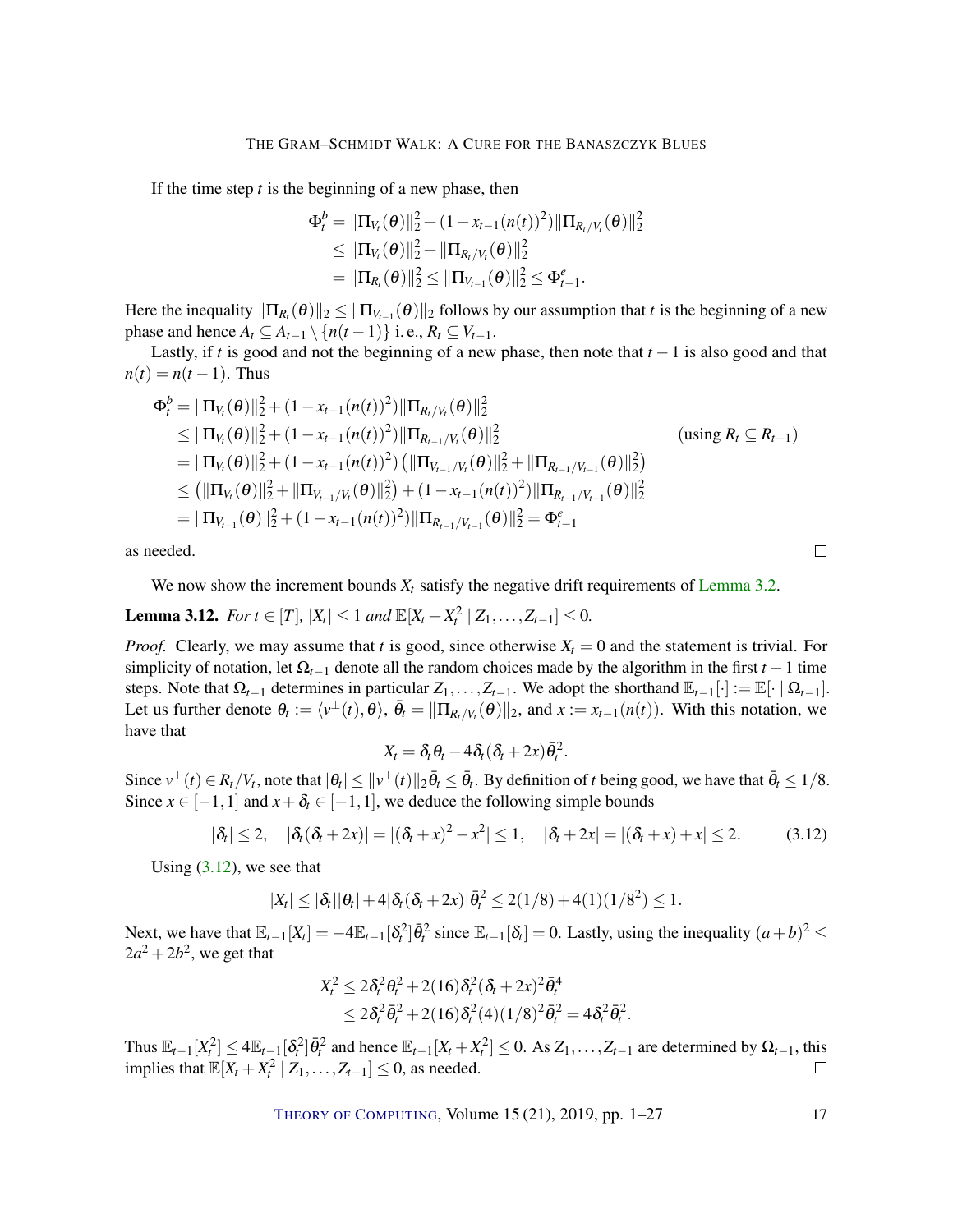We now prove the main moment bound.

*Proof of [Theorem](#page-13-2) [3.9.](#page-13-2)* To begin we see that

$$
\mathbb{E}\left[e^{\mathrm{disc}_n}\right] \leq \mathbb{E}\left[e^{Y_T + |\sum_{t \in \mathcal{B}} \Delta_t \mathrm{disc}|}\right]
$$
\n
$$
\leq \mathbb{E}\left[e^{Y_T + 16\|\theta\|_2^2}\right] \qquad \qquad \text{(by Lemma 3.10)}
$$
\n
$$
\leq \mathbb{E}\left[e^{Z_n}\right]e^{16\|\theta\|_2^2} \qquad \qquad \text{(as } Y_T \leq Z_T = Z_n).
$$

Recall that  $Z_0 = 4||\theta||_2^2$ . Furthermore, by [Lemma](#page-16-1) [3.11](#page-15-0) we have  $Z_t - Z_{t-1} \leq X_t$ , by Lemma [3.12](#page-16-1) we have  $|X_t| \leq 1$  and  $\mathbb{E}\left[X_t + X_t^2 \mid Z_1, \ldots, Z_{t-1}\right] \leq 0$  for all  $t \in [T]$ , and for  $t \in [T+1, n]$  we have  $Z_t - Z_{t-1} = 0$  by definition. Therefore, applying [Lemma](#page-7-3) [3.2](#page-7-3) gives that

$$
\mathbb{E}\left[e^{Z_n}\right] \leq e^{Z_0} = e^{4\|\theta\|_2^2}.
$$

Thus, combining everything together, we get  $\mathbb{E} \left[ e^{disc_n} \right] \leq \mathbb{E} \left[ e^{Z_n} \right] e^{16 \|\theta\|_2^2} \leq e^{20 \|\theta\|_2^2}$  as needed.  $\Box$ 

# <span id="page-17-0"></span>4 Applications

In this section, we list some applications of our main result.

# 4.1 The  $\ell_p$  variant of the Komlós problem

**[Corollary](#page-5-2) [1.5](#page-5-2) (restated).** *There is an efficient randomized algorithm which given an*  $m \times n$  *matrix*  $A$ *having all columns of*  $\ell_2$ *-norm at most one and*  $p \in [1, \infty)$ *, finds a coloring*  $x \in \{-1, 1\}^n$  *with expected*  $\ell_p$ *discrepancy O*( <sup>√</sup>*p*)*.*

*Proof.* Let  $Y = Ax$ . By [Theorem](#page-4-1) [1.4,](#page-4-1) we get that *Y* is a  $\sigma$ -sub-Gaussian random vector and hence each component of *Y* is a  $\sigma$ -sub-Gaussian random variable. Letting  $Y_i$  denote the *i*-th component of *Y*, we get

$$
\mathbb{E}[\|Y\|_p^p] = \sum_{i=1}^m \mathbb{E}[|Y_i|^p] \leq mC^p p^{p/2}
$$

for a constant  $C = C(\sigma)$  depending only on  $\sigma$ . The inequality above follows from the standard fact that the *p*-th moment of an *O*(1)-sub-Gaussian random variable is at most  $C^p p^{p/2}$ .  $\Box$ 

#### 4.2 Discrepancy relative to the  $\gamma_2$ -norm

**[Corollary](#page-5-3) [1.7](#page-5-3) (restated).** There exists an efficient randomized algorithm that, given any  $m \times n$  matrix A *and J* ⊆ [n], returns a coloring  $x : J \to \{-1,1\}$  such that with constant probability,

$$
||A_{|J}x||_{\infty}=O(\gamma_2(A)\sqrt{\log m}).
$$

THEORY OF C[OMPUTING](http://dx.doi.org/10.4086/toc), Volume 15 (21), 2019, pp. 1–27 18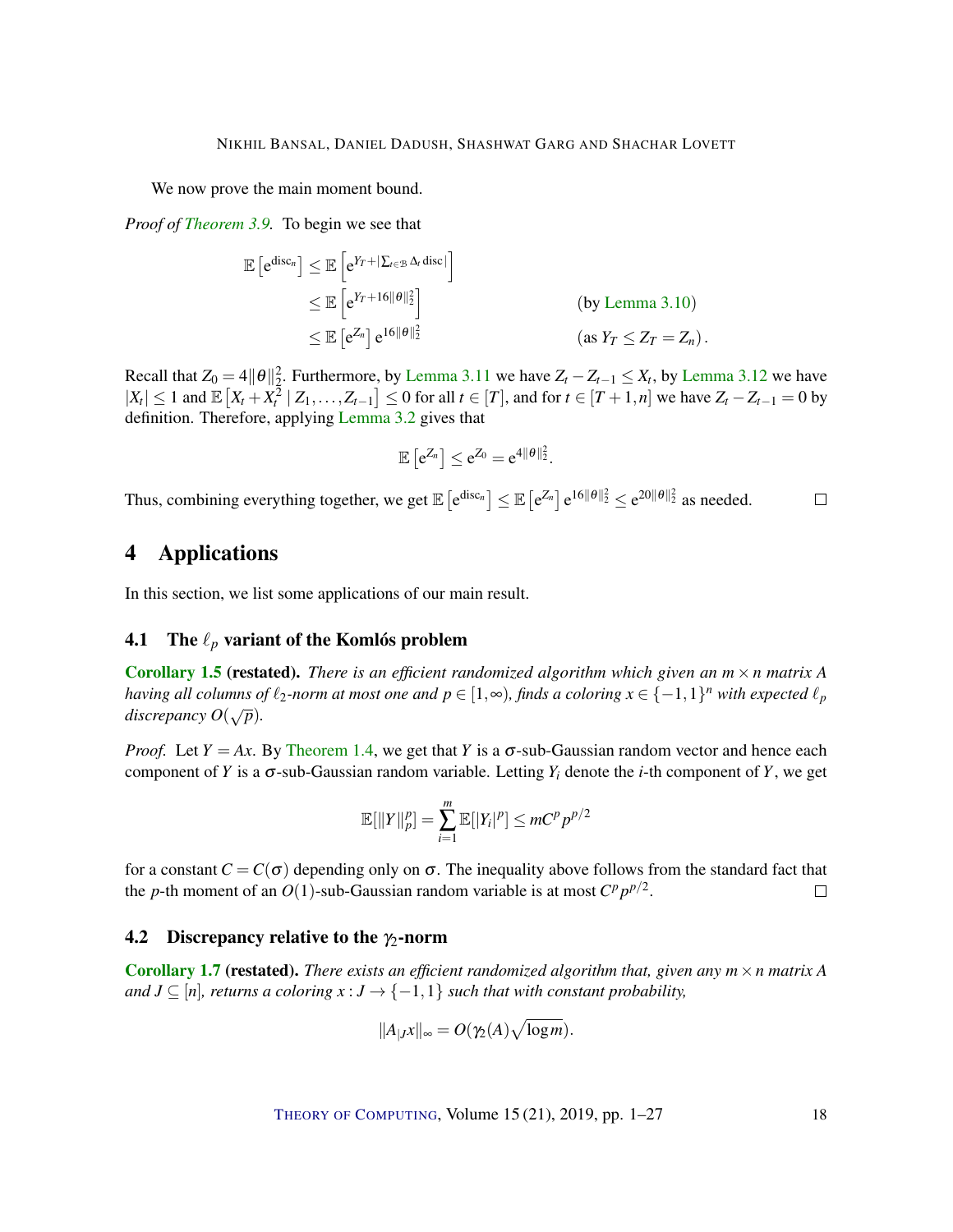<span id="page-18-0"></span>*Proof.* It was shown in [\[28\]](#page-23-6) that for any matrix *A*, there exists an efficiently computable quantity  $\chi(A)$ such that

$$
\Omega(\gamma_2(A)/\log m) \le \text{herdisc}(A) \le O(\gamma_2(A)\sqrt{\log m}).
$$

The upper bound above was proved using [Theorem](#page-2-0) [1.1](#page-2-0) (roughly) as follows: given any set  $J \subseteq [n]$ , factorize the matrix  $A_{|J}$  as  $A_{|J} = BC$  where every row of the matrix *B* has  $\ell_2$ -norm at most  $\gamma_2(A)$  and every column of the matrix  $C$  has  $\ell_2$ -norm at most one. Such a factorization exists and can be computed by solving an appropriate semidefinite program. We refer the reader to [\[28\]](#page-23-6) for more details.

Then using the matrix *B*, a convex body *K* is defined as follows:

$$
K = \{ y \in \mathbb{R}^m : ||By||_{\infty} \leq c\gamma_2(A)\sqrt{\log m} \}.
$$

For *c* a large enough constant,  $\gamma_m(K) \geq 1/2$ . This follows by standard Gaussian tail bounds and union bound. Now finding a coloring  $x \in \{-1,1\}^n$  of the columns of  $A|_J$  such that the  $\ell_{\infty}$ -norm of  $A|_Jx = BCx$ is  $O(\gamma_2(A)\sqrt{\log m})$  is equivalent to finding a coloring *x* of the column vectors of *C* such that *Cx* lies in *K*. As *C* has all columns of length at most one, by [Theorem](#page-2-0) [1.1](#page-2-0) there exists a coloring *x* such that the discrepancy of  $A|_J$  is  $O(\gamma_2(A)\sqrt{\log m})$ .

Now [Theorem](#page-3-0) [1.4](#page-4-1) (with Theorem [1.2\)](#page-3-0) directly gives an efficient algorithm to find such a coloring.  $\square$ 

## 4.3 A generalization of Banaszczyk's result

In this subsection we prove the following generalization of Banaszczyk's result. The proof follows along similar lines as the proof of  $[24]$  showing that linear discrepancy is at most twice the hereditary discrepancy.

**[Theorem](#page-5-1) [1.8](#page-5-1) (restated).** Let  $S_1, S_2, \ldots, S_n$  be sets such that for each  $i \in [n]$ ,  $S_i \subseteq \mathbb{B}_2^m$  and 0 lies in the *convex hull of*  $S_i$ *. Then for any convex body*  $K$  *with*  $\gamma_m(K) \geq 1/2$ *, there exist vectors*  $v_i \in S_i$  *such that*  $\sum_{i=1}^{n}$   $v_i \in cK$ , where  $c > 0$  is an absolute constant. Moreover, there is an efficient algorithm to find these *vectors.*

*Proof.* For technical reasons, we give the proof for the case when  $\gamma_m(K) \geq 1/2 + \varepsilon$  for some  $\varepsilon > 0$ . The running time of the algorithm will be proportional to  $log(1/\epsilon)$ . The general case, for instance when  $\gamma_m(K) = 1/2$ , is slightly more complicated but can be handled by combining our proof with the techniques in [\[15\]](#page-22-8). We provide a sketch of how to do this towards the end of the proof.

For each  $i \in [n]$ , as 0 lies in the convex hull of  $S_i$ , there exist at most  $m+1$  vectors in  $S_i$  and a convex combination of them that equals 0. That is, there exist  $m+1$  vectors  $v_{i,j} \in S_i$  and real numbers  $x_{i,j} \ge 0$ such that

$$
\forall i \in [n]: \quad \sum_{j=1}^{m+1} x_{i,j} = 1 \quad \text{and} \quad \sum_{j=1}^{m+1} x_{i,j} v_{i,j} = 0. \tag{4.1}
$$

Our goal will be to round each collection  $\{x_{i,j} : j \in [m+1]\}$  such that exactly one of them is 1 and the rest are 0, without incurring too much discrepancy.

Assume for now that each of  $x_{i,j}$  can be expressed using at most  $k$  digits in binary, for some finite *k*; that is,  $x_{i,j} \in 2^{-k}\mathbb{Z}$  for all *i*, *j*. We will see later how to get rid of this assumption. The main step will

THEORY OF C[OMPUTING](http://dx.doi.org/10.4086/toc), Volume 15 (21), 2019, pp. 1–27 19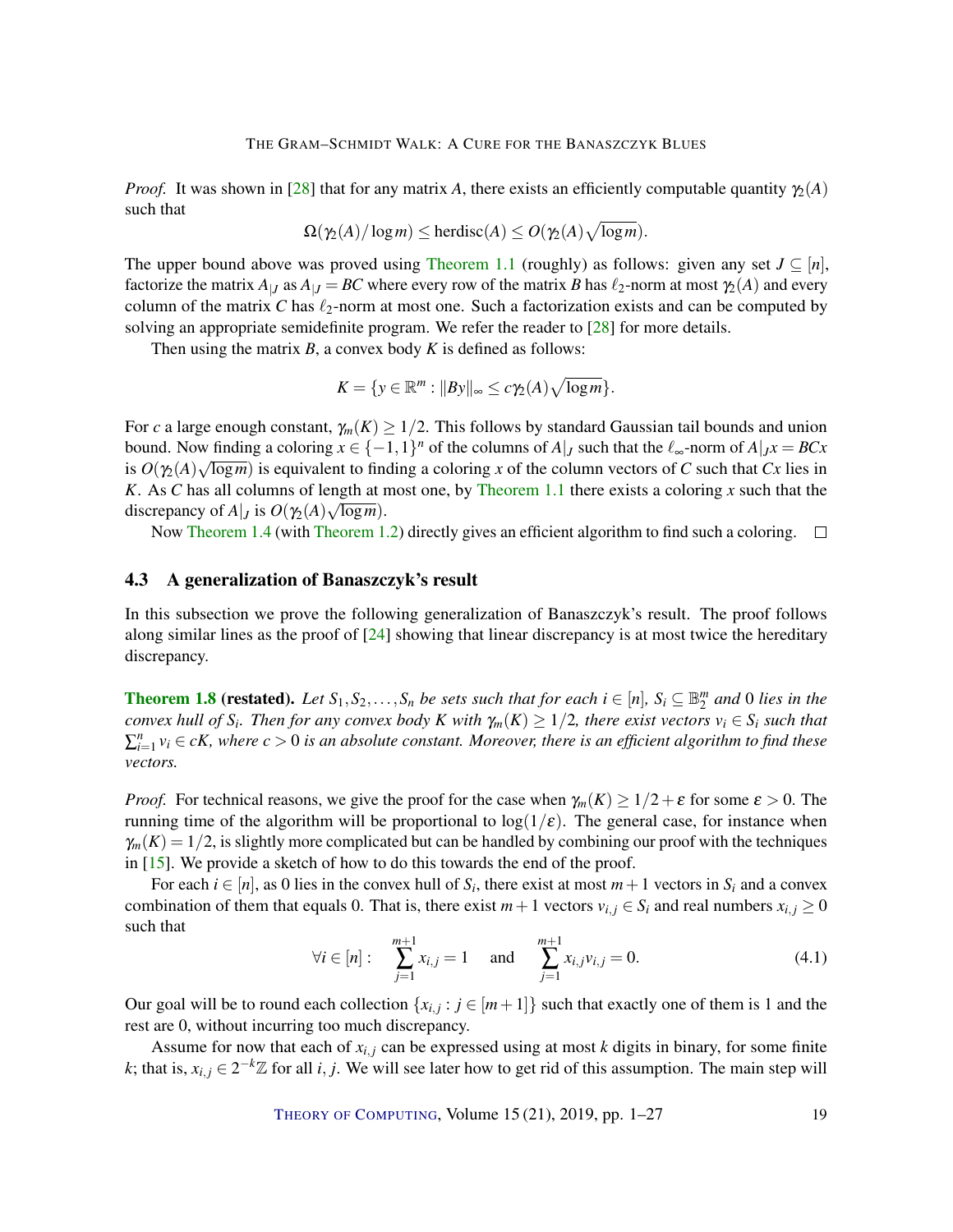#### NIKHIL BANSAL, DANIEL DADUSH, SHASHWAT GARG AND SHACHAR LOVETT

to be to reduce *k* to  $k - 1$  by rounding the *k*-th bits in each  $x_{i,j}$  either up or down, in such a way that discrepancy stays bounded. Then, we will repeat this operation until we obtain  $k = 0$ , which means that *x*<sup>*i*</sup>, *j* ∈ {0,1}. We will maintain the property that  $x$ <sup>*i*</sup>,  $\geq$  0 and that  $\sum_i x$ <sup>*i*</sup>,  $\neq$  1 for all *i*, which then implies that there exists  $j_i \in [m+1]$  for each *i* such that  $x_{i,j_i} = 1$  and  $x_{i,j} = 0$  if  $j \neq j_i$ . The claim will follow by choosing  $v_{i,j_i} \in S_i$ .

Setting notation, let  $x_{i,j}^{(k)} = x_{i,j}$ . Assume that we already computed for  $\ell \in [k]$  a choice of

$$
x_{i,j}^{(\ell)} \in 2^{-\ell} \mathbb{Z}
$$

that satisfies  $\sum_j x_{i,j}^{(\ell)} = 1$  for all  $i \in [n]$ . If  $x_{i,j}^{(\ell)} \in \{0,1\}$  for all *j* then there is nothing more to do. Otherwise, let

$$
x_{i,j}^{(\ell)} = 0.b_{i,j,1}^{(\ell)}b_{i,j,2}^{(\ell)}\ldots b_{i,j,\ell}^{(\ell)}
$$

be the binary expansion of  $x_{i,j}^{(\ell)} < 1$ . Let

$$
A^{(\ell)} = \{(i, j) \in [n] \times [m+1] : b^{(\ell)}_{i,j,\ell} = 1\}
$$

be the indices where the  $\ell$ -th bit of  $x_{i,j}$  is 1. We will construct a coloring  $\chi^{(\ell)} : A^{(\ell)} \to \{-1,1\}$  which satisfies

<span id="page-19-0"></span>
$$
\sum_{(i,j)\in A^{(\ell)}} \chi^{(\ell)}(i,j) v_{i,j} \in cK \quad \text{and} \quad \forall i \in [n], \sum_{j:(i,j)\in A^{(\ell)}} \chi^{(\ell)}(i,j) = 0 \tag{4.2}
$$

for some absolute constant  $c > 0$ . Given such a coloring  $\chi^{(\ell)}$ , we compute the value of  $x_{i,j}^{(\ell-1)}$  $\sum_{i,j}^{(\ell-1)}$  as follows:

$$
x_{i,j}^{(\ell-1)} = \begin{cases} x_{i,j}^{(\ell)} & \text{if } b_{i,j,\ell}^{(\ell)} = 0, \\ x_{i,j}^{(\ell)} + 2^{-\ell} & \text{if } b_{i,j,\ell}^{(\ell)} = 1 \text{ and } \chi^{(\ell)}(i,j) = 1, \\ x_{i,j}^{(\ell)} - 2^{-\ell} & \text{if } b_{i,j,\ell}^{(\ell)} = 1 \text{ and } \chi^{(\ell)}(i,j) = -1. \end{cases}
$$

Observe that this operation zeros the  $\ell$ -th bit of all  $x_i^{(\ell)}$  $\sum_{i,j}^{(\ell)}$ , namely  $x_{i,j}^{(\ell-1)}$  ∈ 2<sup>-( $\ell$ -1) $\mathbb{Z}$ ; it maintains the property</sup> that for all  $i \in [n],$   $\sum_j x_{i,j}^{(\ell-1)} = 1$  and  $x_{i,j}^{(\ell-1)} \geq 0;$  and it satisfies that

$$
\sum_{i,j}\left(x_{i,j}^{(\ell-1)}-x_{i,j}^{(\ell)}\right)v_{i,j}\in 2^{-\ell}cK.
$$

Thus, repeating this rounding operation for  $\ell = k, k - 1, \ldots, 1$  will result in a choice of  $x_{i,j} \in \{0, 1\}$  that satisfy  $\sum_{i} x_{i,j} = 1$  and

$$
\sum_{i,j} x_{i,j} v_{i,j} \in cK.
$$

That is, there is a choice of  $j_i \in [m+1]$  for all  $i \in [n]$  such that  $\sum_{i,j} v_{i,j_i} \in cK$ , as claimed.

It remains to show how to find a coloring satisfying [\(4.2\)](#page-19-0). Let  $A_i^{(\ell)} = \{j : (i,j) \in A^{(\ell)}\}$  be the elements being colored in the set  $S_i$  when we round the  $\ell$ -th bits. We claim that  $|A_i^{(\ell)}|$  $\binom{e}{i}$  must be even. This is since for every  $i \in [n]$ , the number of elements  $x_{i,j}^{(\ell)}$  $\sum_{i,j}^{(\ell)}$  for which  $b_{i,j,\ell}^{(\ell)} = 1$  must be even, as  $\sum_{i,j} x_{i,j}^{(\ell)} = 1$ . We will pair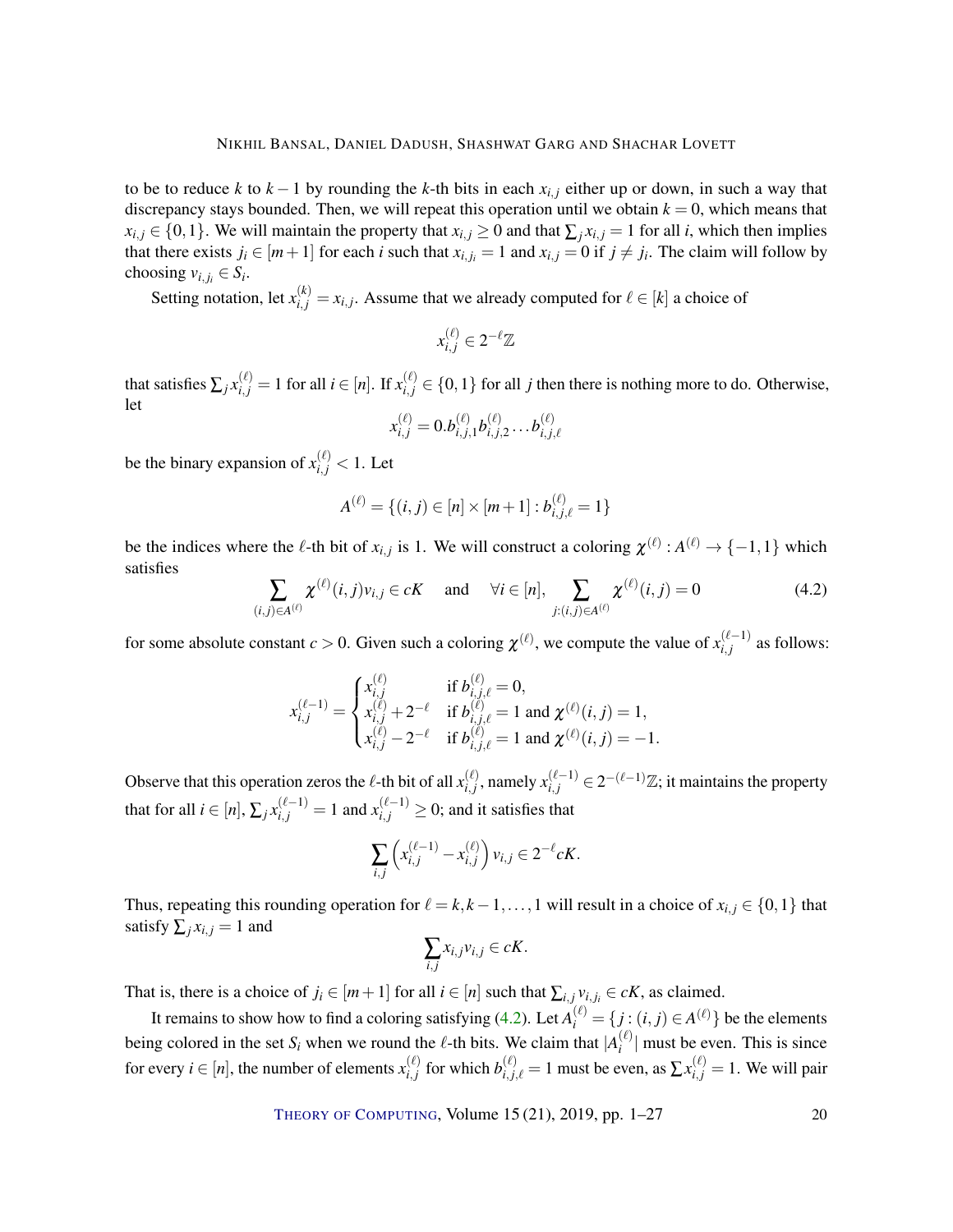<span id="page-20-0"></span>up the elements of  $A_i^{(\ell)}$  $\chi_i^{(\ell)}$  in an arbitrary way, and only consider colorings  $\chi^{(\ell)}$  which give opposite colors to elements in each pair. In such a way, such a coloring automatically satisfies that  $\sum_j \chi^{(\ell)}(i,j) = 0$  for all  $i \in [n]$ .

For simplicity of notation, denote the vectors  $\{v_{i,j} : j \in A_i^{(\ell)}\}$  $\{u_i\}$  by  $\{u_{i,1}, \ldots, u_{i,2q_i}\}$  for some integer  $q_i = |A_i^{(\ell)}|$  $\int_{i}^{(t)}$  //2. Define new vectors  $w_{i,j} = (u_{i,2j-1} - u_{i,2j})/2$  for  $j \in [q_i]$ . Observe that  $||w_{i,j}||_2 \le 1$ . Apply [Theorem](#page-2-0) [1.1](#page-2-0) to the vectors  $w_{i,j}$  and the convex body K. This gives a coloring  $\chi'(i,j)$  for each vector  $w_{i,j}$ such that

$$
\sum_{i,j}\chi'(i,j)w_{i,j}\in cK.
$$

We now define the coloring  $\chi^{(\ell)}$  to give the color  $\chi'(i, j)$  to  $u_{i,2j-1}$  and the color  $-\chi'(i, j)$  to  $u_{i,2j}$ . Clearly this satisfies both the conditions in [\(4.2\)](#page-19-0) with constant 2*c*.

We will now show that we can assume the binary expansion to be finite. Concretely, we will show that a preliminary rounding procedure can allow us to assume that  $k \leq \log(2mn/\varepsilon)$ . This is since by truncating each  $x_{i,j}$  after log(2*mn/ε*) bits, the sum  $\sum_{i,j} x_{i,j} v_{i,j}$  changes by at most

$$
\sum_{i,j} \frac{1}{2^{\log(2mn/\epsilon)}} v_{i,j} \in \varepsilon \mathbb{B}_2^m \subseteq K
$$

and thus increases the final value of *c* by at most 1. The last containment follows by our assumption that  $\gamma_m(K) \geq 1/2 + \varepsilon$ , and thus *K* must contain a Euclidean ball of radius *r* which satisfies  $\gamma_1([0,r]) \leq \varepsilon$ . Clearly this is true for  $r = \varepsilon$ .

We mention briefly now on how to tackle the case when  $\gamma_m(K) < 1/2 + \varepsilon$ . This proceeds along similar lines as Theorem 40 from [\[15\]](#page-22-8). The main idea is that we can find a point *p* such that

$$
p \in K \cap \left(\sum_i \operatorname{conv}(S_i)\right)
$$

where  $S_i$  denotes the convex hull of  $S_i$  and the summation operator used is Minkowski addition. We then instead solve a new problem on the instance given by the convex body  $K' := \alpha(K - p)$  and sets  $S_i'$  such that  $\sum_i \text{conv}(S_i') = \alpha(\sum_i \text{conv}(S_i) - p)$  for some constant scaling factor  $\alpha > 0$ . A solution of our original problem is recoverable from a solution of this.  $p$  and  $\alpha$  moreover satisfy the property that  $\gamma_m(K') \geq 1/2 + \varepsilon$ , and we already know how to solve this case.  $\Box$ 

# 5 Conclusion and open questions

We gave efficient algorithms for several problems to find colorings with discrepancy bounds similar to those achievable using Banaszczyk's result, [Theorem](#page-2-0) [1.1.](#page-2-0) However there are still some problems that use Banaszczyk's techniques in a non-trivial iterative way, for which we are unable to obtain an efficient algorithm.

One such problem is Tusnády's problem concerning the discrepancy of axis-parallel boxes in  $\mathbb{R}^d$ . Nikolov [\[31\]](#page-23-8) used Banaszczyk's technique to prove that the discrepancy is  $O_d(\log^{d-1/2} n)$ , where  $O_d(.)$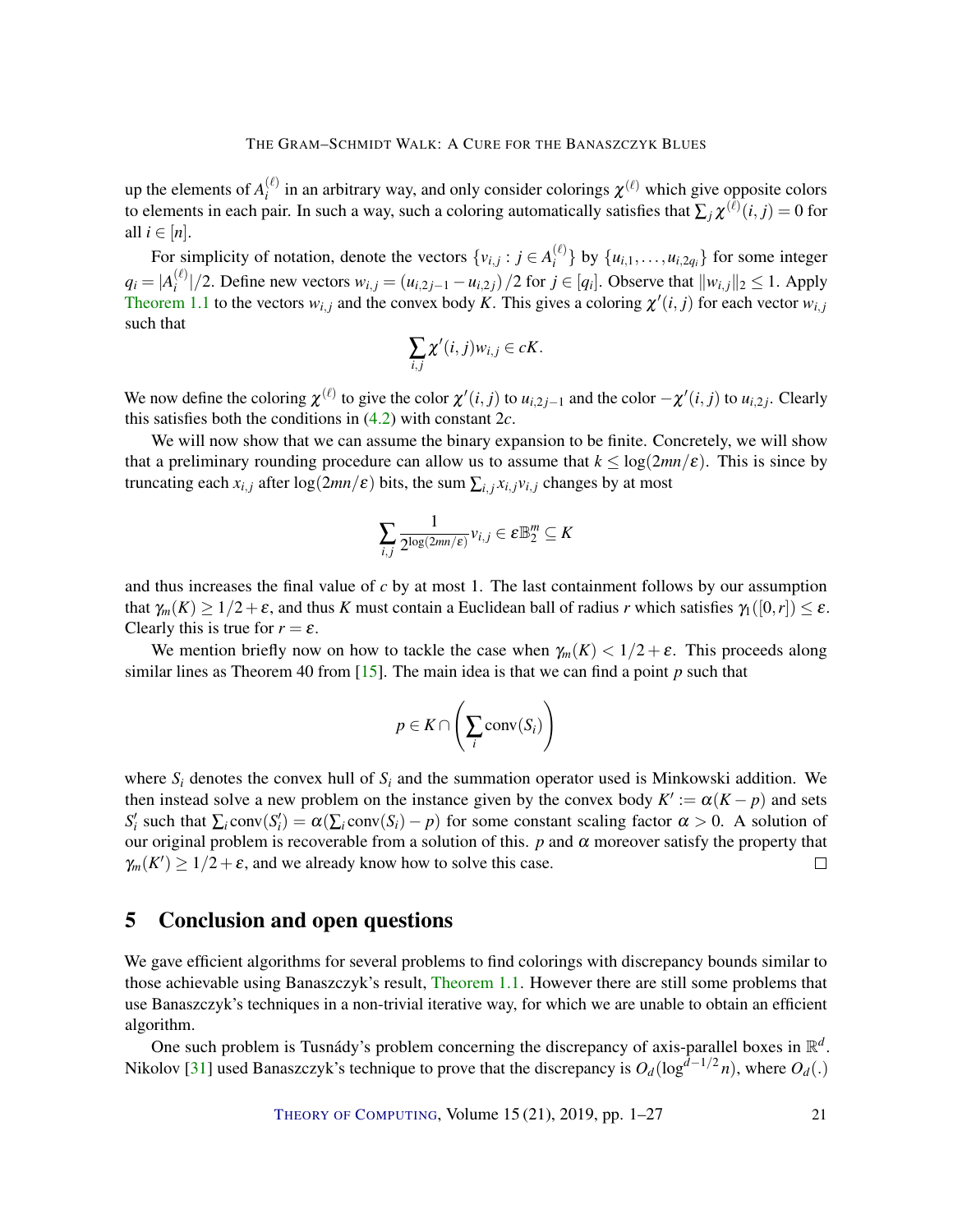<span id="page-21-5"></span>hides factors depending only on *d*. Our techniques do not seem to apply here and the best known algorithmic bound is  $O_d(\log^d n)$  [\[7\]](#page-22-9).

Another such problem is the Steinitz problem in the  $\ell_2$ -norm. Here we are given *n* vectors  $v_1, \ldots, v_n \in$  $\mathbb{B}_2^m$  such that  $\sum_i v_i = 0$ , and the goal is to find a rearrangement of these vectors such that the  $\ell_2$ -norm of the sum of vectors in any prefix along the rearrangement is small. That is, we want to find a permutation  $\pi : [n] \rightarrow [n]$  to minimize

$$
\max_{k=1,\ldots,n}\left\|\sum_{i=1}^k v_{\pi(i)}\right\|_2.
$$

Banaszczyk showed in [\[2\]](#page-21-3), using techniques from [\[1\]](#page-21-2), that there exists a permutation for which the above expression is at most  $O(\sqrt{m} + \sqrt{\log n})$ , whereas the best known algorithmic bound is  $O(\sqrt{m \log n})$  [\[7\]](#page-22-9).

#### Acknowledgments

The authors would like to thank Aleksandar Nikolov for several discussions related to the topic of this paper. N. B. and S. L. would like to thank the Dagstuhl seminar "Computational Complexity of Discrete Problems" where this work was initiated. We would also like to thank the referees for various comments that improved the presentation of the paper.

# References

- <span id="page-21-2"></span>[1] WOJCIECH BANASZCZYK: Balancing vectors and Gaussian measures of *n*-dimensional convex bodies. *Random Structures Algorithms*, 12(4):351–360, 1998. [\[doi:10.1002/\(SICI\)1098-](http://dx.doi.org/10.1002/(SICI)1098-2418(199807)12:4<351::AID-RSA3>3.0.CO;2-S) [2418\(199807\)12:4<351::AID-RSA3>3.0.CO;2-S\]](http://dx.doi.org/10.1002/(SICI)1098-2418(199807)12:4<351::AID-RSA3>3.0.CO;2-S) [3,](#page-2-1) [5,](#page-4-2) [22](#page-21-5)
- <span id="page-21-3"></span>[2] WOJCIECH BANASZCZYK: On series of signed vectors and their rearrangements. *Random Structures Algorithms*, 40(3):301–316, 2012. [\[doi:10.1002/rsa.20373\]](http://dx.doi.org/10.1002/rsa.20373) [3,](#page-2-1) [22](#page-21-5)
- <span id="page-21-0"></span>[3] NIKHIL BANSAL: Constructive algorithms for discrepancy minimization. In *Proc. 51st FOCS*, pp. 3–10. IEEE Comp. Soc. Press, 2010. [\[doi:10.1109/FOCS.2010.7,](http://dx.doi.org/10.1109/FOCS.2010.7) [arXiv:1002.2259\]](http://arxiv.org/abs/1002.2259) [2](#page-1-0)
- <span id="page-21-1"></span>[4] NIKHIL BANSAL, MOSES CHARIKAR, RAVISHANKAR KRISHNASWAMY, AND SHI LI: Better algorithms and hardness for broadcast scheduling via a discrepancy approach. In *Proc. 25th Ann. ACM-SIAM Symp. on Discrete Algorithms (SODA'14)*, pp. 55–71. SIAM, 2014. [\[doi:10.1137/1.9781611973402.5\]](http://dx.doi.org/10.1137/1.9781611973402.5) [2](#page-1-0)
- <span id="page-21-4"></span>[5] NIKHIL BANSAL, DANIEL DADUSH, AND SHASHWAT GARG: An algorithm for Komlós conjecture matching Banaszczyk's bound. *SIAM J. Comput.*, 48(2):534–553, 2019. Preliminary version in [FOCS'16.](https://doi.org/10.1109/FOCS.2016.89) [\[doi:https://doi.org/10.1137/17M1126795\]](http://dx.doi.org/https://doi.org/10.1137/17M1126795) [3,](#page-2-1) [5](#page-4-2)
- [6] NIKHIL BANSAL, DANIEL DADUSH, SHASHWAT GARG, AND SHACHAR LOVETT: The Gram– Schmidt walk: A cure for the Banaszczyk blues. In *Proc. 50th STOC*, pp. 587–597. ACM Press, 2018. [\[doi:10.1145/3188745.3188850\]](http://dx.doi.org/10.1145/3188745.3188850)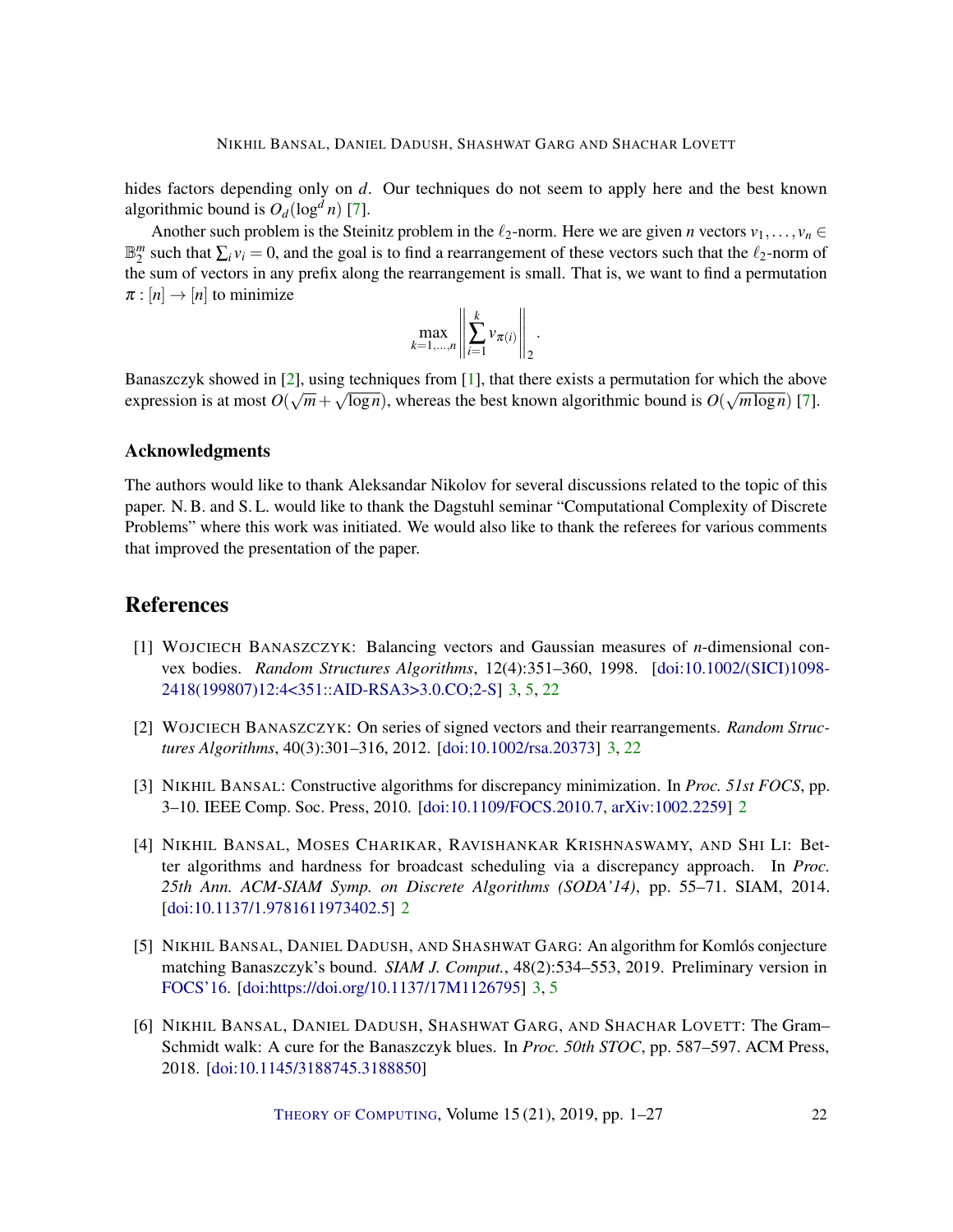#### THE GRAM–SCHMIDT WALK: A CURE FOR THE BANASZCZYK BLUES

- <span id="page-22-9"></span>[7] NIKHIL BANSAL AND SHASHWAT GARG: Algorithmic discrepancy beyond partial coloring. In *Proc. 49th STOC*, pp. 914–926. ACM Press, 2017. [\[doi:10.1145/3055399.3055490,](http://dx.doi.org/10.1145/3055399.3055490) [arXiv:1611.01805\]](http://arxiv.org/abs/1611.01805) [3,](#page-2-1) [5,](#page-4-2) [22](#page-21-5)
- <span id="page-22-6"></span>[8] NIKHIL BANSAL AND VISWANATH NAGARAJAN: Approximation-friendly discrepancy rounding. In *Proc. 18th Ann. Conf. on Integer Programming and Combinatorial Optimization (IPCO '16)*, pp. 375–386. Springer, 2016. [\[doi:10.1007/978-3-319-33461-5\\_31,](http://dx.doi.org/10.1007/978-3-319-33461-5_31) [arXiv:1512.02254\]](http://arxiv.org/abs/1512.02254) [2](#page-1-0)
- <span id="page-22-1"></span>[9] IMRE BÁRÁNY: On the power of linear dependencies. In *Building Bridges* (M. Grötschel and G. O. H. Katona, eds.), volume 19 of *Bolyai Soc. Math. Studies*, pp. 31–45. Springer, 2008. [\[doi:10.1007/978-3-540-85221-6\\_1\]](http://dx.doi.org/10.1007/978-3-540-85221-6_1) [2,](#page-1-0) [6](#page-5-4)
- <span id="page-22-7"></span>[10] FRANCK BARTHE, OLIVIER GUÉDON, SHAHAR MENDELSON, AND ASSAF NAOR: A probabilistic approach to the geometry of the  $\ell_p^n$ -ball. *Ann. Probab.*, 33(2):480–513, 2005. [\[doi:10.1214/009117904000000874\]](http://dx.doi.org/10.1214/009117904000000874) [3](#page-2-1)
- <span id="page-22-3"></span>[11] JÓZSEF BECK: Roth's estimate of the discrepancy of integer sequences is nearly sharp. *Combinatorica*, 1(4):319–325, 1981. [\[doi:10.1007/BF02579452\]](http://dx.doi.org/10.1007/BF02579452) [2](#page-1-0)
- <span id="page-22-2"></span>[12] JÓZSEF BECK AND TIBOR FIALA: "Integer-making" theorems. *Discr. Appl. Math.*, 3(1):1–8, 1981. [\[doi:10.1016/0166-218X\(81\)90022-6\]](http://dx.doi.org/10.1016/0166-218X(81)90022-6) [2,](#page-1-0) [3](#page-2-1)
- <span id="page-22-10"></span>[13] MOSES CHARIKAR, ALANTHA NEWMAN, AND ALEKSANDAR NIKOLOV: Tight hardness results for minimizing discrepancy. In *Proc. 22nd Ann. ACM-SIAM Symp. on Discrete Algorithms (SODA'11)*, pp. 1607–1614. SIAM, 2011. [\[doi:10.1137/1.9781611973082.124\]](http://dx.doi.org/10.1137/1.9781611973082.124) [6](#page-5-4)
- <span id="page-22-0"></span>[14] BERNARD CHAZELLE: *The Discrepancy Method: Randomness and Complexity*. Cambridge Univ. Press, 2000. [\[doi:10.1017/CBO9780511626371\]](http://dx.doi.org/10.1017/CBO9780511626371) [2](#page-1-0)
- <span id="page-22-8"></span>[15] DANIEL DADUSH, SHASHWAT GARG, SHACHAR LOVETT, AND ALEKSANDAR NIKOLOV: Towards a constructive version of Banaszczyk's vector balancing theorem. *Theory of Computing*, 15(15):1–58, 2019. Preliminary version in [RANDOM'16.](http://doi.org/10.4230/LIPIcs.APPROX-RANDOM.2016.28) [\[doi:10.4086/toc.2019.v015a015\]](http://dx.doi.org/10.4086/toc.2019.v015a015) [3,](#page-2-1) [4,](#page-3-1) [5,](#page-4-2) [19,](#page-18-0) [21](#page-20-0)
- <span id="page-22-5"></span>[16] RONEN ELDAN AND MOHIT SINGH: Efficient algorithms for discrepancy minimization in convex sets. *Random Structures Algorithms*, 53(2):289–307, 2018. [\[doi:10.1002/rsa.20763\]](http://dx.doi.org/10.1002/rsa.20763) [2](#page-1-0)
- <span id="page-22-12"></span>[17] DAVID A. FREEDMAN: On tail probabilities for martingales. *Ann. Probab.*, 3(1):100–118, 1975. [\[doi:10.1214/aop/1176996452\]](http://dx.doi.org/10.1214/aop/1176996452) [8](#page-7-4)
- <span id="page-22-11"></span>[18] RAJIV GANDHI, SAMIR KHULLER, SRINIVASAN PARTHASARATHY, AND ARAVIND SRINI-VASAN: Dependent rounding and its applications to approximation algorithms. *J. ACM*, 53(3):324– 360, 2006. Preliminary version in [FOCS'02.](https://doi.org/10.1109/SFCS.2002.1181955) [\[doi:10.1145/1147954.1147956\]](http://dx.doi.org/10.1145/1147954.1147956) [8](#page-7-4)
- <span id="page-22-4"></span>[19] EFIM DAVYDOVICH GLUSKIN: Extremal properties of orthogonal parallelepipeds and their applications to the geometry of Banach spaces. *Sbornik: Mathematics*, 64(1):85–96, 1989. [\[doi:10.1070/SM1989v064n01ABEH003295\]](http://dx.doi.org/10.1070/SM1989v064n01ABEH003295) [2](#page-1-0)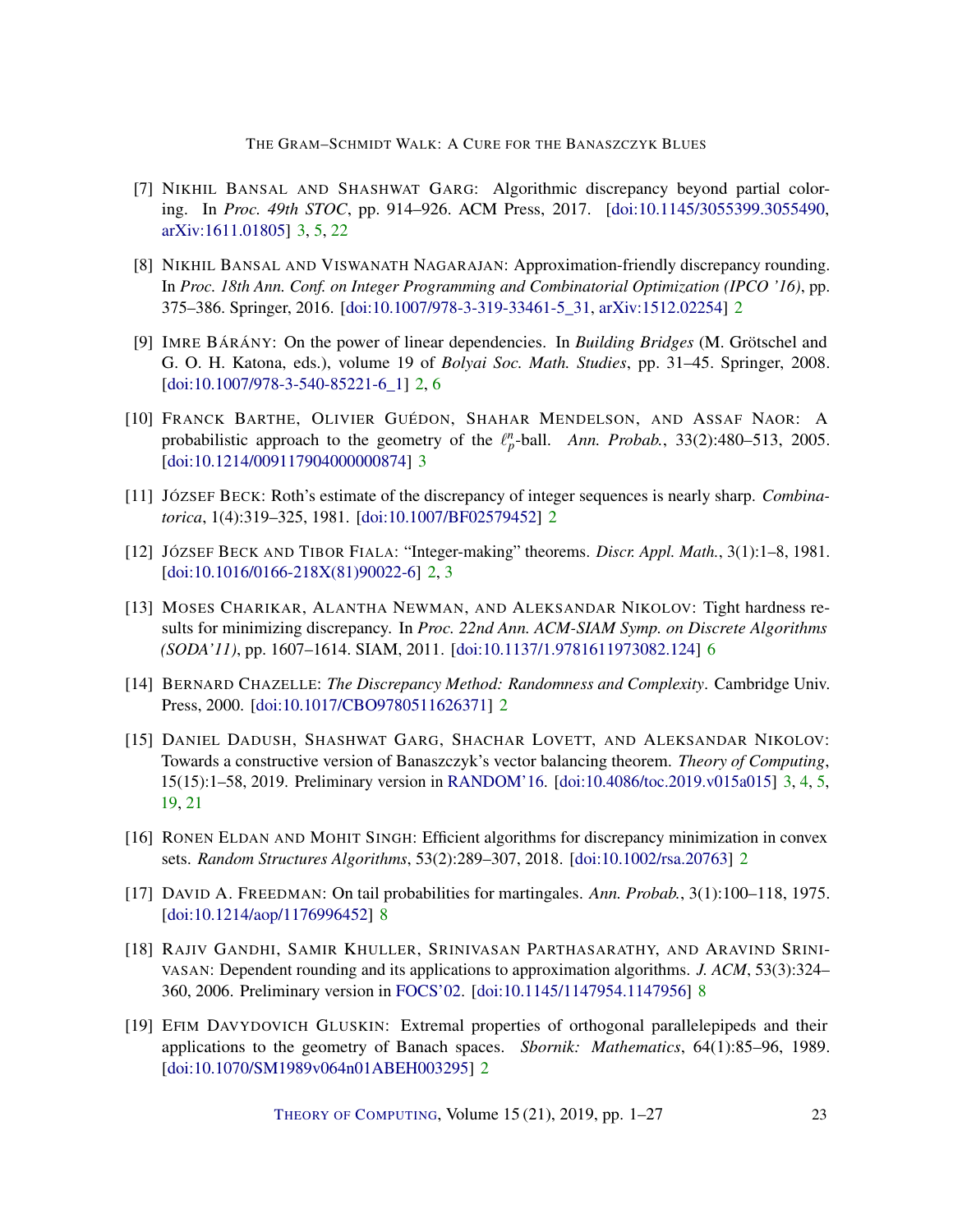NIKHIL BANSAL, DANIEL DADUSH, SHASHWAT GARG AND SHACHAR LOVETT

- <span id="page-23-4"></span>[20] NICHOLAS J. A. HARVEY, ROY SCHWARTZ, AND MOHIT SINGH: Discrepancy without partial colorings. In *Proc. 17th Internat. Workshop on Approximation Algorithms for Combinatorial Optimization Problems (APPROX'14)*, volume 28 of *LIPIcs*, pp. 258–273. Schloss Dagstuhl– Leibniz-Zentrum fuer Informatik, 2014. [\[doi:10.4230/LIPIcs.APPROX-RANDOM.2014.258\]](http://dx.doi.org/10.4230/LIPIcs.APPROX-RANDOM.2014.258) [2](#page-1-0)
- <span id="page-23-7"></span>[21] KASPER GREEN LARSEN: On range searching in the group model and combinatorial discrepancy. *SIAM J. Comput.*, 43(2):673–686, 2014. Preliminary version in [FOCS'11.](https://doi.org/10.1109/FOCS.2011.14) [\[doi:10.1137/120865240\]](http://dx.doi.org/10.1137/120865240) [3](#page-2-1)
- <span id="page-23-2"></span>[22] LAP-CHI LAU, R. RAVI, AND MOHIT SINGH: *Iterative Methods in Combinatorial Optimization*. Cambridge Univ. Press, 2011. [\[doi:10.1017/CBO9780511977152\]](http://dx.doi.org/10.1017/CBO9780511977152) [2](#page-1-0)
- <span id="page-23-9"></span>[23] AVI LEVY, HARISHCHANDRA RAMADAS, AND THOMAS ROTHVOSS: Deterministic discrepancy minimization via the multiplicative weight update method. In *Proc. 19th Ann. Conf. on Integer Programming and Combinatorial Optimization (IPCO '17)*, pp. 380–391. Springer, 2017. [\[doi:10.1007/978-3-319-59250-3\\_31,](http://dx.doi.org/10.1007/978-3-319-59250-3_31) [arXiv:1611.08752\]](http://arxiv.org/abs/1611.08752) [3,](#page-2-1) [5](#page-4-2)
- <span id="page-23-12"></span>[24] LÁSZLÓ LOVÁSZ, JOEL H. SPENCER, AND KATALIN VESZTERGOMBI: Discrepancy of setsystems and matrices. *European J. Combinatorics*, 7(2):151–160, 1986. [\[doi:10.1016/S0195-](http://dx.doi.org/10.1016/S0195-6698(86)80041-5) [6698\(86\)80041-5\]](http://dx.doi.org/10.1016/S0195-6698(86)80041-5) [19](#page-18-0)
- <span id="page-23-3"></span>[25] SHACHAR LOVETT AND RAGHU MEKA: Constructive discrepancy minimization by walking on the edges. *SIAM J. Comput.*, 44(5):1573–1582, 2015. Preliminary version in [FOCS'12.](https://doi.org/10.1109/FOCS.2012.23) [\[doi:10.1137/130929400,](http://dx.doi.org/10.1137/130929400) [arXiv:1203.5747\]](http://arxiv.org/abs/1203.5747) [2](#page-1-0)
- <span id="page-23-11"></span>[26] JIŘÍ MATOUŠEK: An  $L_p$  version of the Beck-Fiala conjecture. *European J. Combinatorics*, 19(2):175–182, 1998. [\[doi:10.1006/eujc.1997.0162\]](http://dx.doi.org/10.1006/eujc.1997.0162) [5](#page-4-2)
- <span id="page-23-0"></span>[27] JIŘÍ MATOUŠEK: *Geometric Discrepancy: An Illustrated Guide*. Springer, 2009. [\[doi:10.1007/978-](http://dx.doi.org/10.1007/978-3-642-03942-3) [3-642-03942-3\]](http://dx.doi.org/10.1007/978-3-642-03942-3) [2](#page-1-0)
- <span id="page-23-6"></span>[28] JIŘÍ MATOUŠEK, ALEKSANDAR NIKOLOV, AND KUNAL TALWAR: Factorization norms and hereditary discrepancy. *Internat. Mathematics Research Notices*, rny033, 2018. [\[doi:10.1093/imrn/rny033,](http://dx.doi.org/10.1093/imrn/rny033) [arXiv:1408.1376\]](http://arxiv.org/abs/1408.1376) [3,](#page-2-1) [6,](#page-5-4) [19](#page-18-0)
- <span id="page-23-10"></span>[29] ALEKSANDAR NIKOLOV: The Komlós conjecture holds for vector colorings, 2013. [\[arXiv:1301.4039\]](http://arxiv.org/abs/1301.4039) [5](#page-4-2)
- <span id="page-23-1"></span>[30] ALEKSANDAR NIKOLOV: *New Computational Aspects of Discrepancy Theory*. Ph. D. thesis, Rutgers University, 2014. [\[doi:10.7282/T3RN3749\]](http://dx.doi.org/10.7282/T3RN3749) [2,](#page-1-0) [3](#page-2-1)
- <span id="page-23-8"></span>[31] ALEKSANDAR NIKOLOV: Tighter bounds for the discrepancy of boxes and polytopes. *Mathematika*, 63(3):1091–1113, 2017. [\[doi:10.1112/S0025579317000250,](http://dx.doi.org/10.1112/S0025579317000250) [arXiv:1701.05532\]](http://arxiv.org/abs/1701.05532) [3,](#page-2-1) [21](#page-20-0)
- <span id="page-23-5"></span>[32] ALEKSANDAR NIKOLOV, KUNAL TALWAR, AND LI ZHANG: The geometry of differential privacy: The small database and approximate cases. *SIAM J. Comput.*, 45(2):575–616, 2016. Preliminary version in [STOC'13.](https://doi.org/10.1145/2488608.2488652) [\[doi:10.1137/130938943,](http://dx.doi.org/10.1137/130938943) [arXiv:1212.0297\]](http://arxiv.org/abs/1212.0297) [2](#page-1-0)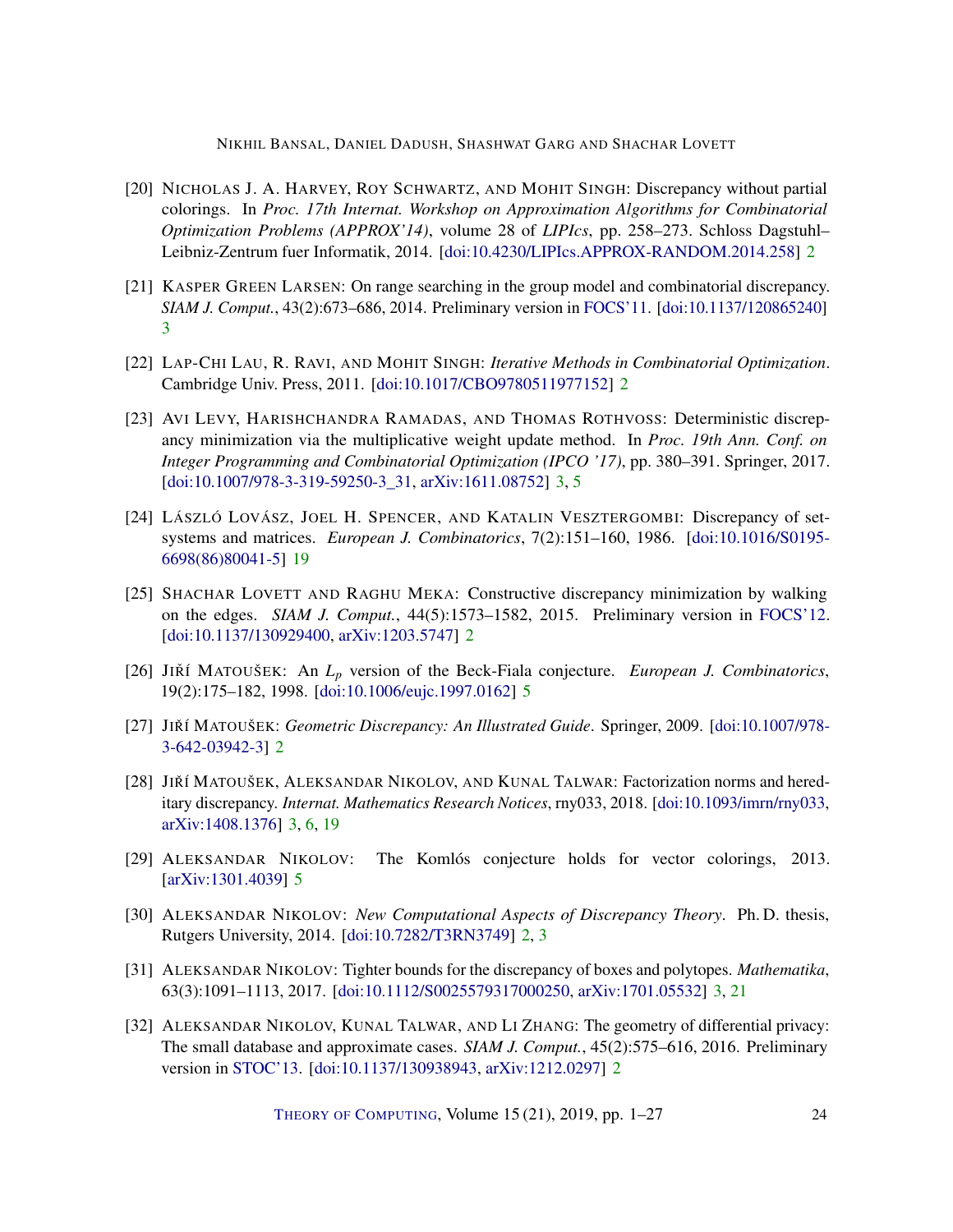THE GRAM–SCHMIDT WALK: A CURE FOR THE BANASZCZYK BLUES

- <span id="page-24-4"></span>[33] THOMAS ROTHVOSS: Better bin packing approximations via discrepancy theory. *SIAM J. Comput.*, 45(3):930–946, 2016. Preliminary version in [FOCS'13.](https://doi.org/10.1109/FOCS.2013.11) [\[doi:10.1137/140955367,](http://dx.doi.org/10.1137/140955367) [arXiv:1301.4010\]](http://arxiv.org/abs/1301.4010) [2](#page-1-0)
- <span id="page-24-3"></span>[34] THOMAS ROTHVOSS: Constructive discrepancy minimization for convex sets. *SIAM J. Comput.*, 46(1):224–234, 2017. Preliminary version in [FOCS'14.](https://doi.org/10.1109/FOCS.2014.23) [\[doi:10.1137/141000282,](http://dx.doi.org/10.1137/141000282) [arXiv:1404.0339\]](http://arxiv.org/abs/1404.0339) [2,](#page-1-0) [3](#page-2-1)
- <span id="page-24-2"></span>[35] JOEL H. SPENCER: Six standard deviations suffice. *Trans. Amer. Math. Soc.*, 289(2):679–706, 1985. [\[doi:10.1090/S0002-9947-1985-0784009-0\]](http://dx.doi.org/10.1090/S0002-9947-1985-0784009-0) [2](#page-1-0)
- <span id="page-24-6"></span>[36] JOEL H. SPENCER: *Ten Lectures on the Probabilistic Method*. SIAM, 1987. [\[doi:10.1137/1.9781611970074\]](http://dx.doi.org/10.1137/1.9781611970074) [5](#page-4-2)
- <span id="page-24-7"></span>[37] ARAVIND SRINIVASAN: Distributions on level-sets with applications to approximation algorithms. In *Proc. 42nd FOCS*, pp. 588–597. IEEE Comp. Soc. Press, 2001. [\[doi:10.1109/SFCS.2001.959935\]](http://dx.doi.org/10.1109/SFCS.2001.959935) [8](#page-7-4)
- <span id="page-24-5"></span>[38] MICHEL TALAGRAND: *The Generic Chaining: Upper and Lower Bounds of Stochastic Processes*. Springer, 2005. [\[doi:10.1007/3-540-27499-5\]](http://dx.doi.org/10.1007/3-540-27499-5) [4](#page-3-1)

#### <span id="page-24-0"></span>AUTHORS

Nikhil Bansal Researcher Centrum voor Wiskunde en Informatica Amsterdam, the Netherlands bansal@gmail.com <http://www.win.tue.nl/~nikhil>

<span id="page-24-1"></span>Daniel Dadush Researcher Centrum voor Wiskunde en Informatica Amsterdam, the Netherlands dndadush@gmail.com <https://homepages.cwi.nl/~dadush/>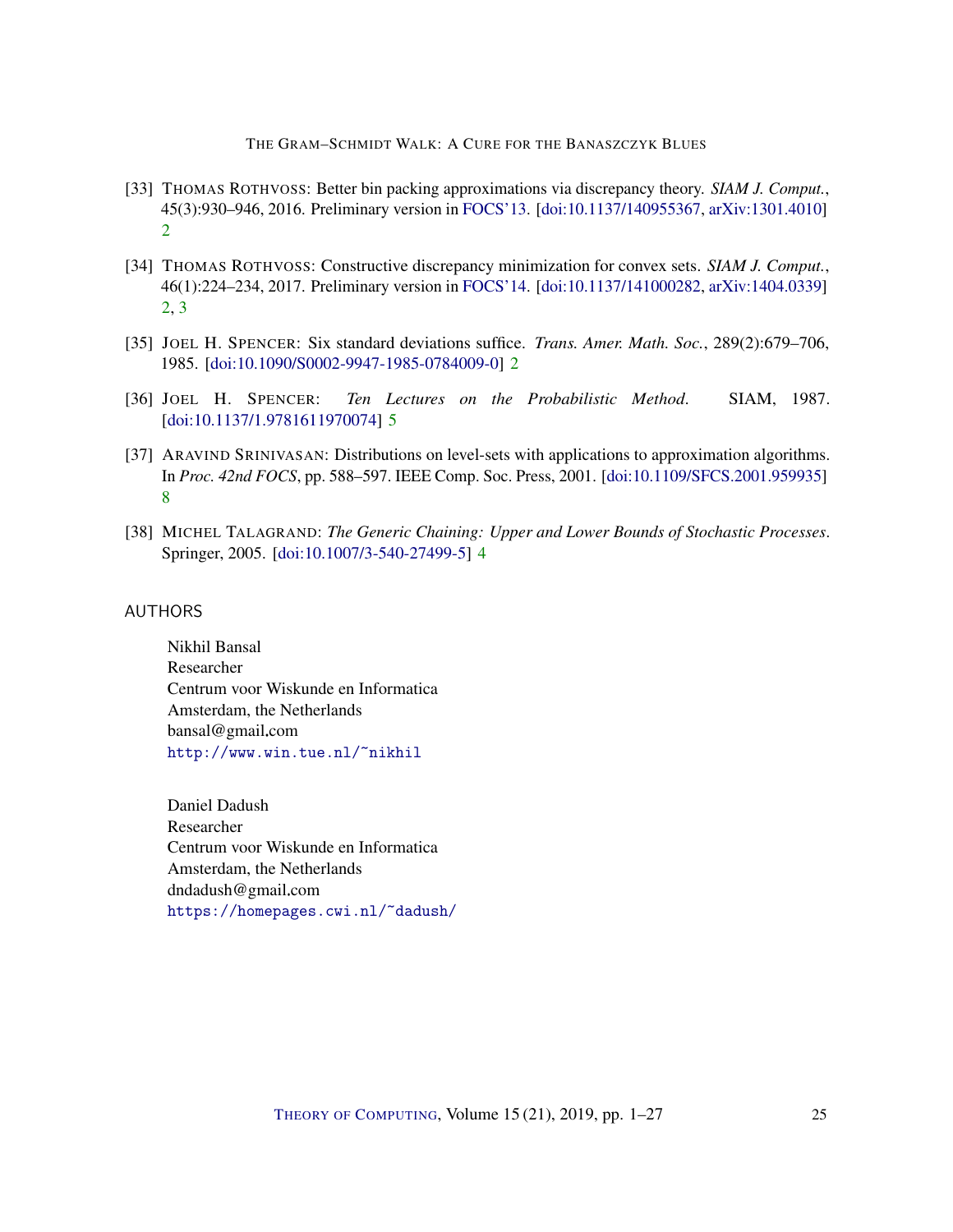#### NIKHIL BANSAL, DANIEL DADUSH, SHASHWAT GARG AND SHACHAR LOVETT

<span id="page-25-0"></span>Shashwat Garg Quantitative researcher WorldQuant LLC Budapest, Hungary garg.shashwat@gmail.com <https://www.win.tue.nl/~sgarg/>

<span id="page-25-1"></span>Shachar Lovett Associate professor University of California, San Diego slovett@cse.ucsd.edu <http://cseweb.ucsd.edu/~slovett>

#### ABOUT THE AUTHORS

NIKHIL BANSAL is a researcher at the [Centrum voor Wiskunde en Informatica,](http://www.cwi.nl) Amsterdam. He attended the [Indian Institute of Technology, Mumbai](http://www.iitb.ac.in/) for his B. Tech. degree, and received his Ph. D. from [Carnegie Mellon University,](http://www.cmu.edu/) where he was advised by [Avrim](https://ttic.uchicago.edu/~avrim/) [Blum.](https://ttic.uchicago.edu/~avrim/)

He got fascinated by algorithms while taking an undergraduate course by [Prof. Ajit](https://www.cse.iitb.ac.in/~aad/) [A. Diwan.](https://www.cse.iitb.ac.in/~aad/) Since then he has enjoyed thinking about various kinds of algorithmic questions.

- DANIEL DADUSH is a tenured researcher at the [Centrum voor Wiskunde en Informatica,](http://www.cwi.nl) Amsterdam. He earned his Ph. D. in algorithms, combinatorics and optimization (ACO) from [Georgia Tech](http://www.gatech.edu) in 2012, where his advisor was [Santosh Vempala.](https://www.cc.gatech.edu/~vempala/) Before joining CWI, he spent two years as a Simons postdoctoral fellow in the Computer Science Department at [New York University.](http://www.nyu.edu) His research has focused on algorithms for lattice problems, integer programming, and high-dimensional convex geometry. He lives and works in Amsterdam, and is glad that, thus far, the city remains above water. He enjoys reading the New York Times, listening to NPR, and taking long bike rides along the canals when it is not raining.
- SHASHWAT GARG is a Quantitative Researcher at WorldQuant LLC. He got his Ph. D. in algorithms from [Eindhoven University of Technology](http://www.tue.nl) in 2019 where his advisor was [Nikhil Bansal.](https://www.win.tue.nl/~nikhil/) His research focused on algorithms for combinatorial discrepancy and approximation algorithms for scheduling problems. He lives in Budapest, Hungary. He enjoys reading anything under the sun, exploring new cafés and painting.